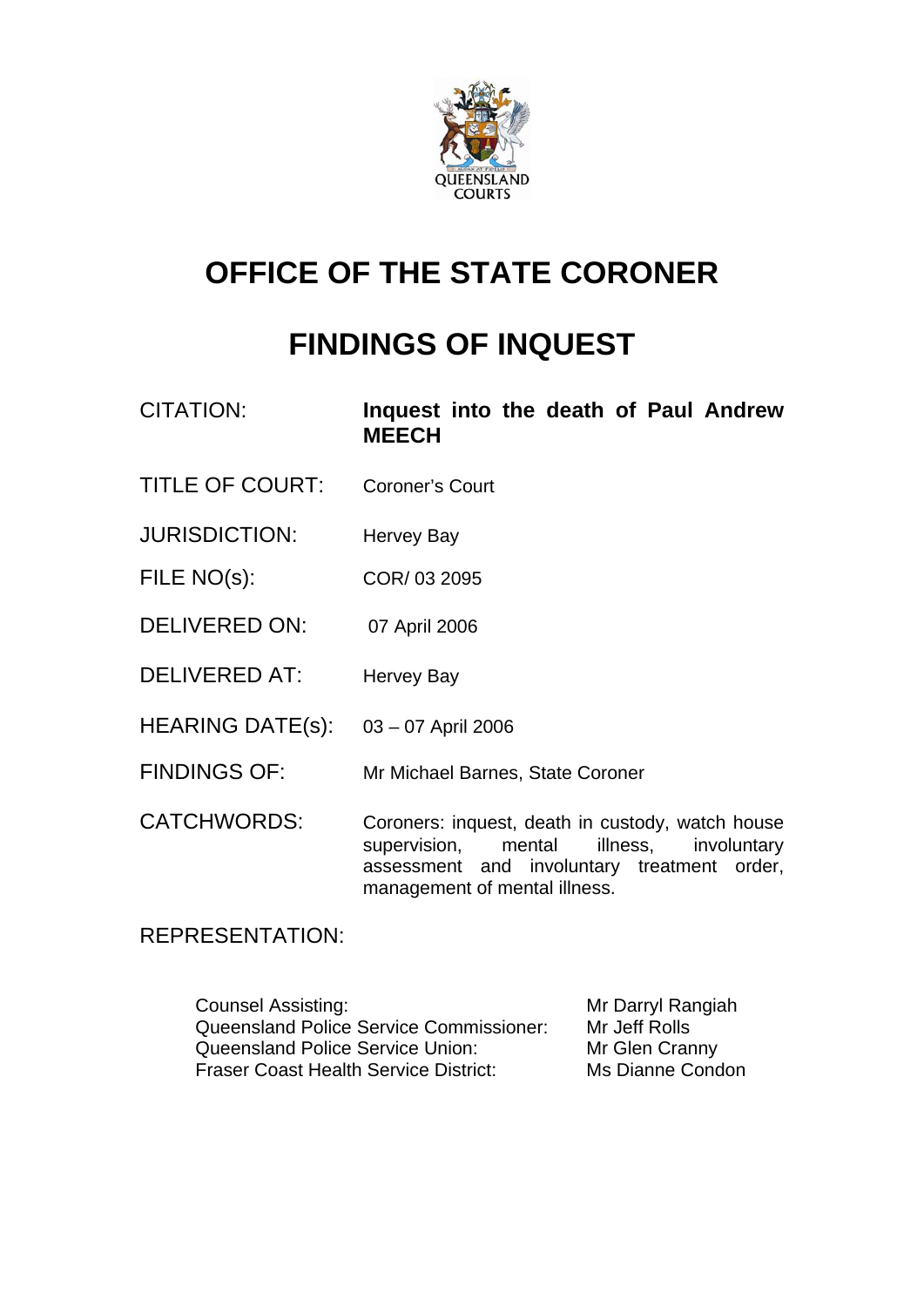# **Findings of the inquest into the death of Paul Andrew Meech.**

### **Table of contents**

| The admissibility of evidence and the standard of proof3          |  |
|-------------------------------------------------------------------|--|
|                                                                   |  |
|                                                                   |  |
|                                                                   |  |
|                                                                   |  |
|                                                                   |  |
| The last admission to the Maryborough Mental Health Unit 5        |  |
|                                                                   |  |
|                                                                   |  |
|                                                                   |  |
|                                                                   |  |
|                                                                   |  |
|                                                                   |  |
|                                                                   |  |
|                                                                   |  |
| The assessment and supervision of Mr Meech in the watch house  11 |  |
|                                                                   |  |
|                                                                   |  |
|                                                                   |  |
| Recommendation 2 - Inspection of prisoners in the padded cells 13 |  |
|                                                                   |  |
|                                                                   |  |
| The response of the Maryborough Mental Health Unit14              |  |
|                                                                   |  |
|                                                                   |  |
|                                                                   |  |
|                                                                   |  |
|                                                                   |  |
|                                                                   |  |
| Recommendation 4. - Review of the Mental Health Act provisions26  |  |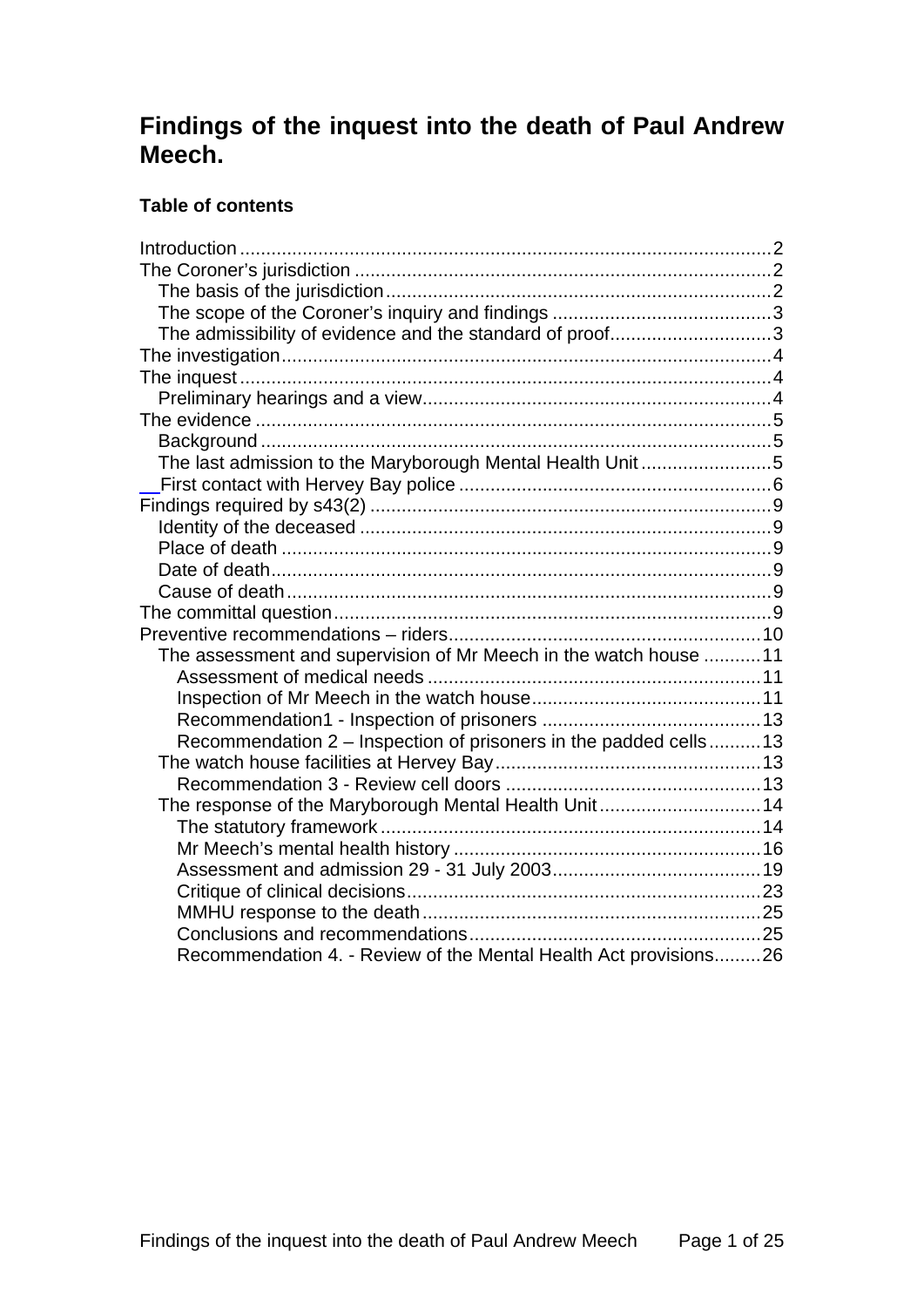<span id="page-2-0"></span>*The Coroners Act 1958* provides in s43(1) that after considering all of the evidence given before a coroner at an inquest the coroner shall give his or her findings in open court. What follows are my findings in the inquest held into the death of Paul Andrew Meech.

# **Introduction**

Mr Meech had a history of relatively serious mental illness extending back at least 20 years. For periods it was relatively well controlled, often by lengthy admissions to mental health facilities. At other times, Mr Meech was dangerously chaotic in many aspects of his life. July 2003 was one such period. He was spiralling downwards with repeated incidents indicating increasing mania and psychosis. His brother and his regular treating doctor sought to obtain assistance for Mr Meech from the Maryborough Mental Health Unit (MMHU) and the Maryborough police also took him there after one of their numerous interactions with him.

Despite the claims of those around him that he urgently needed extended and intensive psychiatric intervention, Mr Meech was, in the last week of July, twice discharged from the MMHU after minimal treatment that did nothing to arrest his decline. On 1 August 2003, he was twice arrested by Hervey Bay police while engaging in deranged behaviour. On the second occasion, he was placed in the padded cell at the local police watch house where he was found dead less than three hours later.

These findings seek to explain how the death occurred, determine whether anybody should be committed for trial in connection with the death and recommend changes aimed at reducing the likelihood of similar incidents occurring in future.

# **The Coroner's jurisdiction**

Before turning to the evidence, I will say something about the nature of the coronial jurisdiction.

# *The basis of the jurisdiction*

Although the inquest was held in 2006, as the death being investigated occurred before 1 December 2003, the date on which the *Coroners Act 2003* was proclaimed, it is a "*pre-commencement death*" within the terms of s100 of that Act and the provisions of the *Coroners Act 1958* (the Act) are therefore preserved in relation to it.

Because the police officer who first became aware of the death considered it to be "*an unnatural death"* within the terms of s7(1)(a)(i) of the Act, and as Mr Meech was in custody when he died, the officer was obliged by s12(1) to report it to a coroner. Section 7(1) confers jurisdiction on a coroner to investigate such a death and s7B authorises the holding of an inquest into it.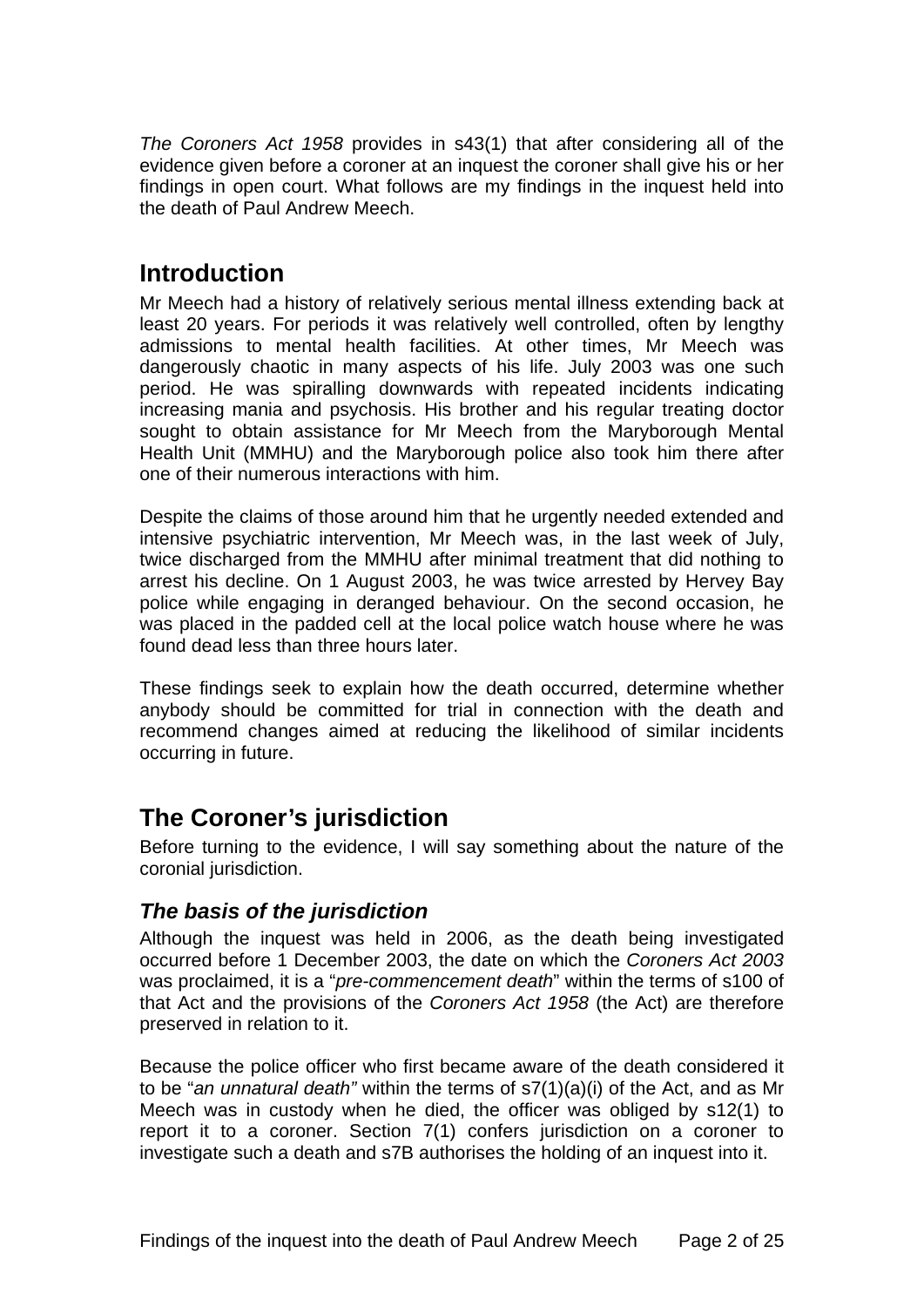# <span id="page-3-0"></span>*The scope of the Coroner's inquiry and findings*

A coroner has jurisdiction to inquire into the cause and the circumstances of a reportable death.

The Act, in s24, provides that where an inquest is held, it shall be for the purpose of establishing as far as practicable:-

- $\bullet$  the fact that a person has died,
- the identity of the deceased.
- when, where and how the death occurred, and
- whether anyone should be charged with a criminal offence alleging he/she caused the death.

After considering all of the evidence presented at the inquest, findings must be given in relation to each of those matters to the extent that they are able to be proved.

An inquest is not a trial between opposing parties but an inquiry into the death. In a leading English case it was described in this way:-

*It is an inquisitorial process, a process of investigation quite unlike a criminal trial where the prosecutor accuses and the accused defends… The function of an inquest is to seek out and record as many of the*  facts concerning the death as the public interest requires.<sup>[1](#page-3-1)</sup>

The focus is on discovering what happened, not on ascribing guilt, attributing blame or apportioning liability. The purpose is to inform the family and the public of how the death occurred with a view to reducing the likelihood of similar deaths. As a result, the Act authorises a coroner to make preventive recommendations,<sup>[2](#page-3-2)</sup> referred to as "riders" but prohibits findings or riders being framed in a way that appears to determine questions of civil liability or suggests a person is quilty of any criminal offence.<sup>[3](#page-3-3)</sup>

# *The admissibility of evidence and the standard of proof*

Proceedings in a coroner's court are not bound by the rules of evidence because s34 of the Act provides that "*the coroner may admit any evidence the coroner thinks fit"* provided the coroner considers it necessary to establish any of the matters within the scope of the inquest.

This flexibility has been explained as a consequence of an inquest being a fact-finding exercise rather than a means of apportioning guilt: an inquiry rather than a trial. $4$ 

A coroner should apply the civil standard of proof, namely the balance of probabilities, but the approach referred to as the *Briginshaw* sliding scale is

1

<span id="page-3-1"></span><sup>1</sup> *R v South London Coroner; ex parte Thompson* (1982) 126 S.J. 625 2

<span id="page-3-2"></span> $2$  s43(5)  $3$  s43(6)

<span id="page-3-4"></span><span id="page-3-3"></span><sup>4</sup> *R v South London Coroner; ex parte Thompson* per Lord Lane CJ, (1982) 126 S.J. 625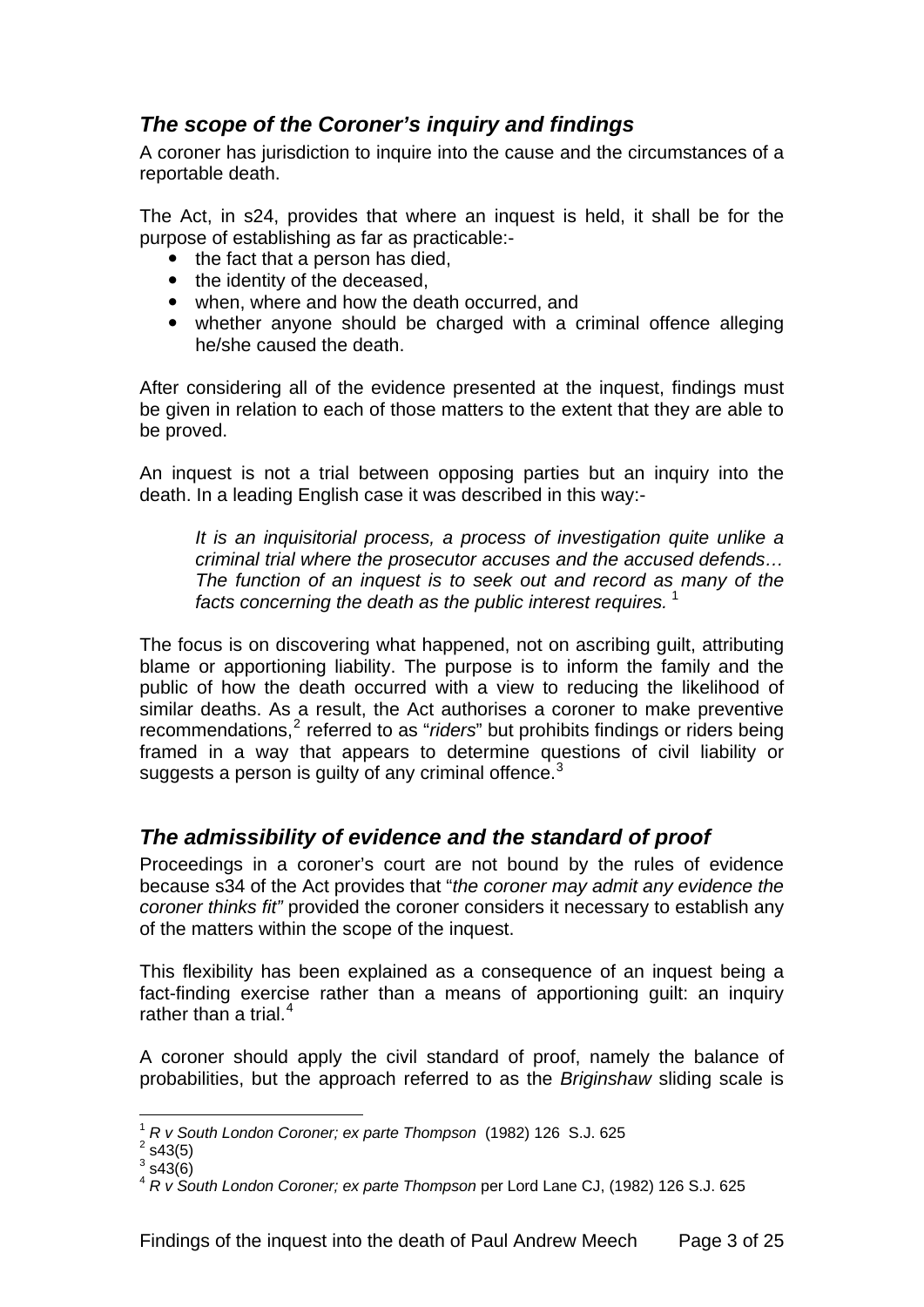<span id="page-4-0"></span>applicable.<sup>[5](#page-4-1)</sup> This means that the more significant the issue to be determined, the more serious an allegation or the more inherently unlikely an occurrence, the clearer and more persuasive the evidence needed for the trier of fact to be sufficiently satisfied that it has been proven to the civil standard. $6$ 

Of course, when determining whether anyone should be committed for trial, a coroner can only have regard to evidence that could be admitted in a criminal trial and will only commit if he/she considers an offence could be proven to the criminal standard of beyond reasonable doubt.

It is also clear that a coroner is obliged to comply with the rules of natural justice and to act judicially.<sup>[7](#page-4-3)</sup> This means that no findings adverse to the interest of any party may be made without that party first being given a right to be heard in opposition to that finding. As *Annetts v McCann[8](#page-4-4)* makes clear that includes being given an opportunity to make submissions against findings that might be damaging to the reputation of any individual or organisation.

# **The investigation**

I turn now to a description of the investigation into this death. As soon as it was confirmed that Mr Meech was dead, the shift supervisor, Sgt Bennet, contacted the District Officer and other relevant senior officers. The acting officer in charge of the Maryborough Criminal Investigation Branch, Sgt Pope was detailed to investigate the matter. The cell was secured and photographed. The necessary watch house records were copied. All officers involved in the detention of Mr Meech were interviewed. An autopsy was undertaken by an experienced forensic pathologist.

More recently Mr Meech's medical records were obtained and an independent psychiatrist was briefed to provide an expert opinion.

I am satisfied that the investigation was sufficiently thorough and competently undertaken.

# **The inquest**

1

# *Preliminary hearings and a view*

The matter was initially reported to the local coroner. It became apparent that the inquest into this matter would be protracted. Lengthy matters impose significant burdens on single magistrate courts and I therefore agreed to a request from the Hervey Bay Coroner that I assume responsibility for the matter.

<sup>5</sup> *Anderson v Blashki* [1993] 2 VR 89 at 96 per Gobbo J 6

<span id="page-4-2"></span><span id="page-4-1"></span> $6$  Briginshaw v Briginshaw (1938) 60 CLR 336 at 361 per Sir Owen Dixon J

<span id="page-4-3"></span><sup>7</sup> *Harmsworth v State Coroner* [1989] VR 989 at 994 and see a useful discussion of the issue in Freckelton I., "Inquest Law" in *The inquest handbook*, Selby H., Federation Press, 1998 at 13

<span id="page-4-4"></span><sup>8</sup> (1990) 65 ALJR 167 at 168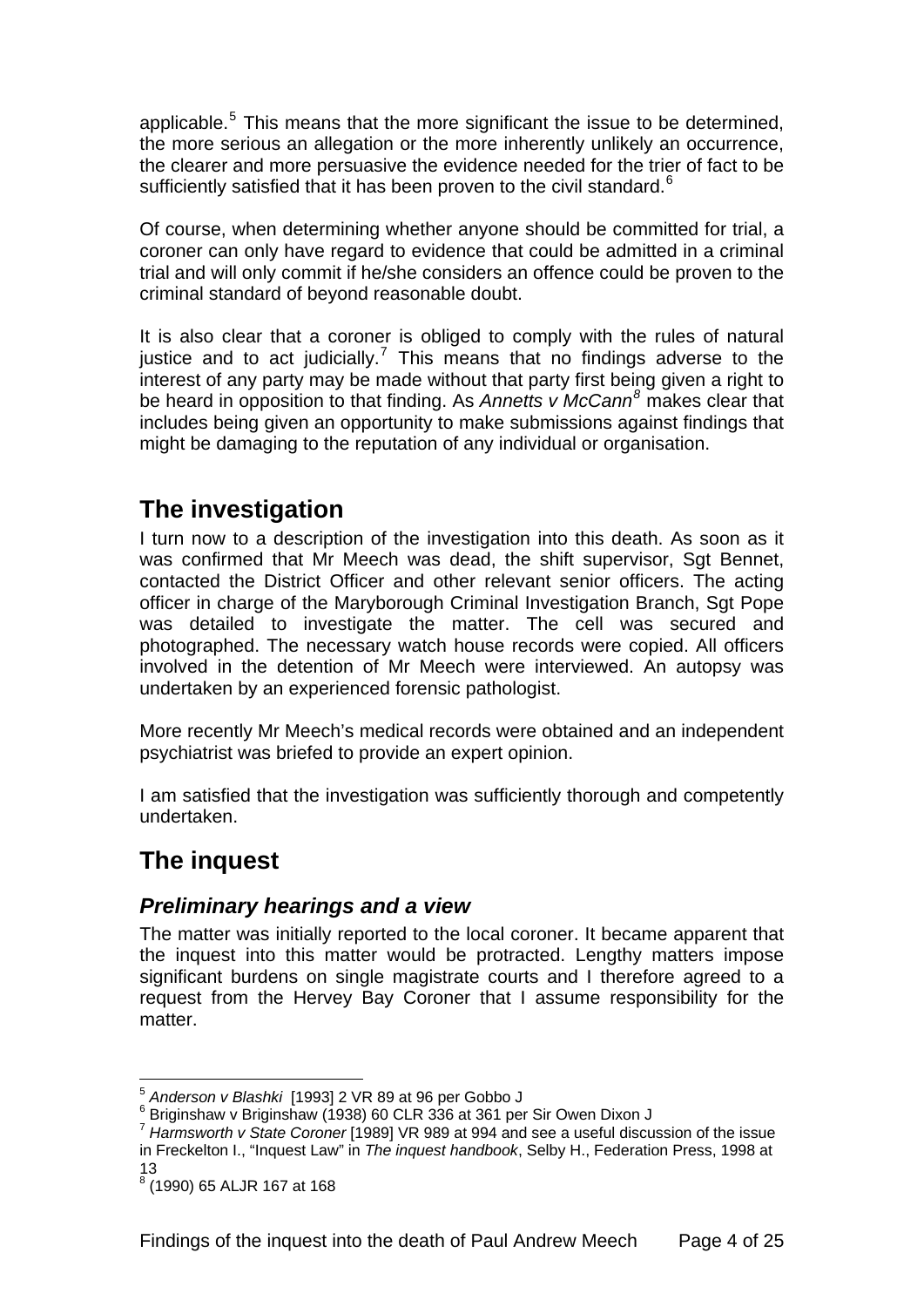<span id="page-5-0"></span>A directions hearing was held in Brisbane on 25 January 2006. Mr Rangiah was appointed counsel assisting. Leave to appear was granted to the two police shift supervisors at the material time and two watch house managers for the shifts in question. Leave to appear was also granted to the Commissioner of the Queensland Police Service (the QPS). The family were not separately represented but they attended the inquest and conferred with those assisting me throughout the hearing. A list of proposed witnesses and issues was published and a date set for the hearing in Hervey Bay.

Before the hearing commenced on 3 April, a view of the watch house was undertaken by the Court and those granted leave to appear. When the hearing commenced, the Fraser Coast District Health Service sought and was granted leave to appear.

Evidence was taken over the succeeding four days. 159 exhibits were tendered and 19 witnesses gave evidence.

# **The evidence**

I turn now to the evidence. I can not, of course, even summarise all of the information contained in the exhibits and transcript but I consider it appropriate to record in these reasons the evidence I believe is necessary to understand the findings I have made.

# *Background*

At the time of his death Mr Meech was 40 years old. For almost half his life he had suffered from moderate to severe mental illness that required on going attention and frequent admissions to mental health facilities. He had the benefit of a loving and supportive family, consisting of his mother and three siblings who provided him with assistance when they could. The Maryborough Hospital file records an incident in 1994 when his mother paid for an ambulance to take him to Toowoomba because she thought he would get better care there. It is clear that his mental illness at times made Mr Meech very difficult to deal with and the steadfast support of his family is admirable.

I shall say more about Mr Meech's mental health needs in the recommendations section of these findings. For now I simply note that in the weeks before his death he had a number of short terms admissions to the Maryborough Mental Health Unit (the MMHU) that seem to have done nothing to arrest his slide into full blown mania.

# *The last admission to the Maryborough Mental Health Unit*

At about 4.30am on the morning of 29 July 2003, Maryborough police attended a local service station in response to a call from the operators that a man we now know was Mr Meech was acting aggressively there.

He was arrested for breaching the peace. He was making delusional claims and threats. For example, he told police that he could break the handcuffs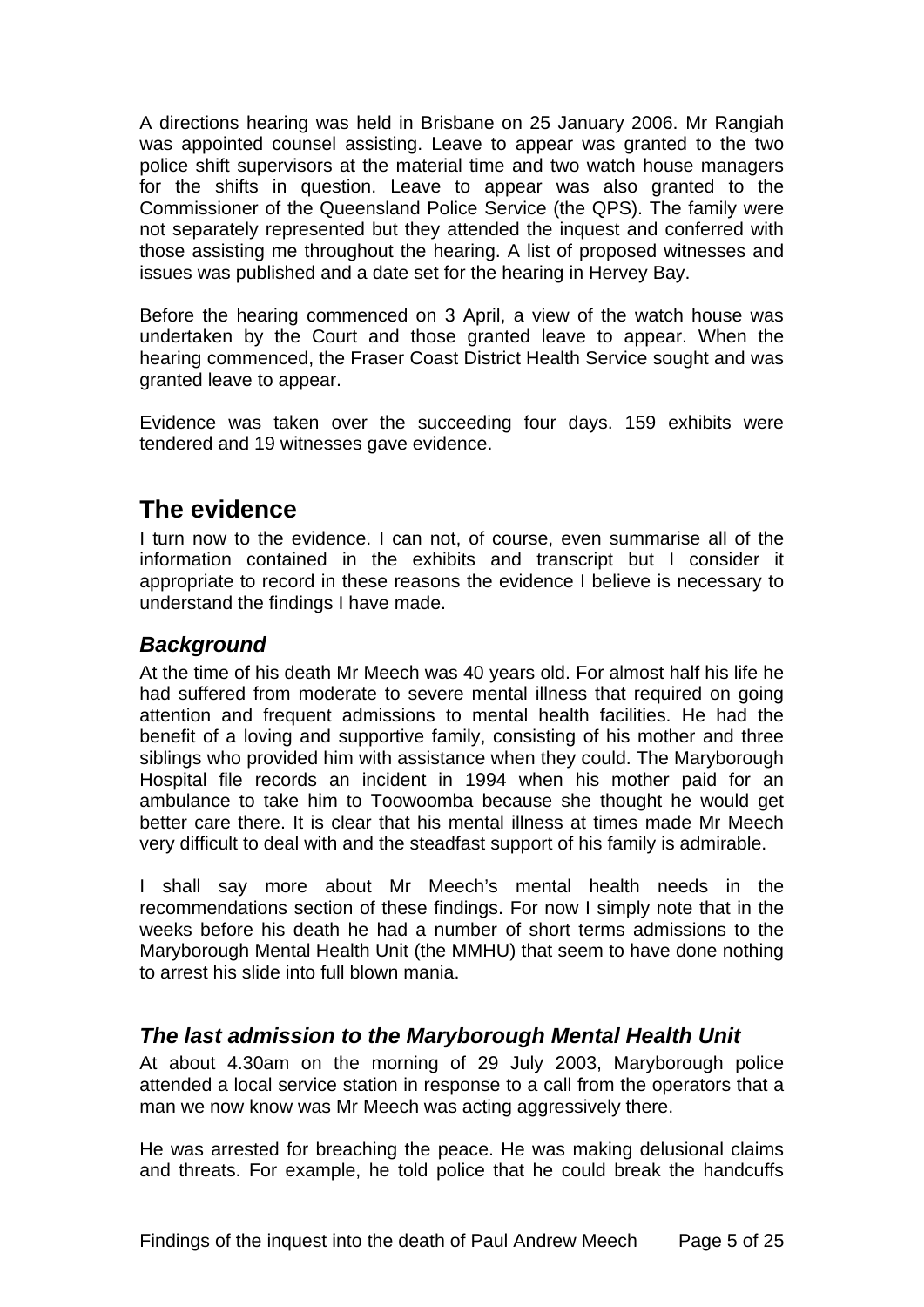<span id="page-6-0"></span>they had put on him and disarm and kill them in less than 30 seconds if he chose. He was taken to the watch house and released at around 8.00pm. Shortly afterwards he was seen by another officer who was leaving the station, standing on the roadway, yelling abuse at passers-by and forcing the traffic to drive around him. He was again arrested and lodged in the watch house where he again engaged in bizarre behaviour. When being taken to court he made more threats to police and claimed that he'd been held in a dungeon under a building in the city.

The police concluded that Mr Meech was suffering from a mental illness and later in the morning they took him to the Maryborough MHU. He was there assessed and an involuntary treatment order was issued under the *Mental Health Act 2000* which compelled Mr Meech to remain at the hospital. A few hours later Mr Meech absconded from the hospital but returned within an hour and was readmitted to the mental health ward.

He was managed within the unit overnight while exhibiting bizarre behaviour. The next day this behaviour worsened and Mr Meech became aggressive and violent. In an effort to manage this, Mr Meech was, on a number of occasions, placed in seclusion.

The next day, 31 July, a psychiatrist re-assessed Mr Meech and concluded that he was not suffering from psychosis or any other mental illness and that his extreme behaviour was a result of alcohol or drug abuse. The psychiatrist therefore instructed that Mr Meech be discharged and that he not be readmitted unless there was "*objective evidence of psychosis.*"

It is noteworthy, however, that even after the involuntary treatment order was revoked, Mr Meech was again detained in the seclusion room and administered sedation. During this time he was observed to strip naked, repeatedly masturbate, and tear sheets into strips which he placed around his neck. He was obviously not keen to leave the MHU as the police were called to remove him. Puzzlingly, the hospital records indicate that 10 minutes after this occurred Mr Meech again presented at the accident and emergency department of the hospital although there is no record of what transpired when he did so. Nor is it clear whether he was still at the hospital when the police arrived as the police records conflict with the hospital records in this regard.

#### **First contact with Hervey Bay police**

Mr Meech obviously then made his way to Hervey Bay as later on 31 July, at about 10.00pm, Hervey Bay police were called to a local shopping centre to deal with a man causing a disturbance and starting fights. They found Mr Meech lying on the ground, with an injury to his head. The police arranged for Mr Meech to be taken by ambulance to the Hervey Bay Hospital where the wound was treated.

About five and a half hours later, in the early hours of 1 August, the same officers were called to the hospital becuase Mr Meech creating a disturbance there. Hospital staff reported that he was trying to fight with the orderlies and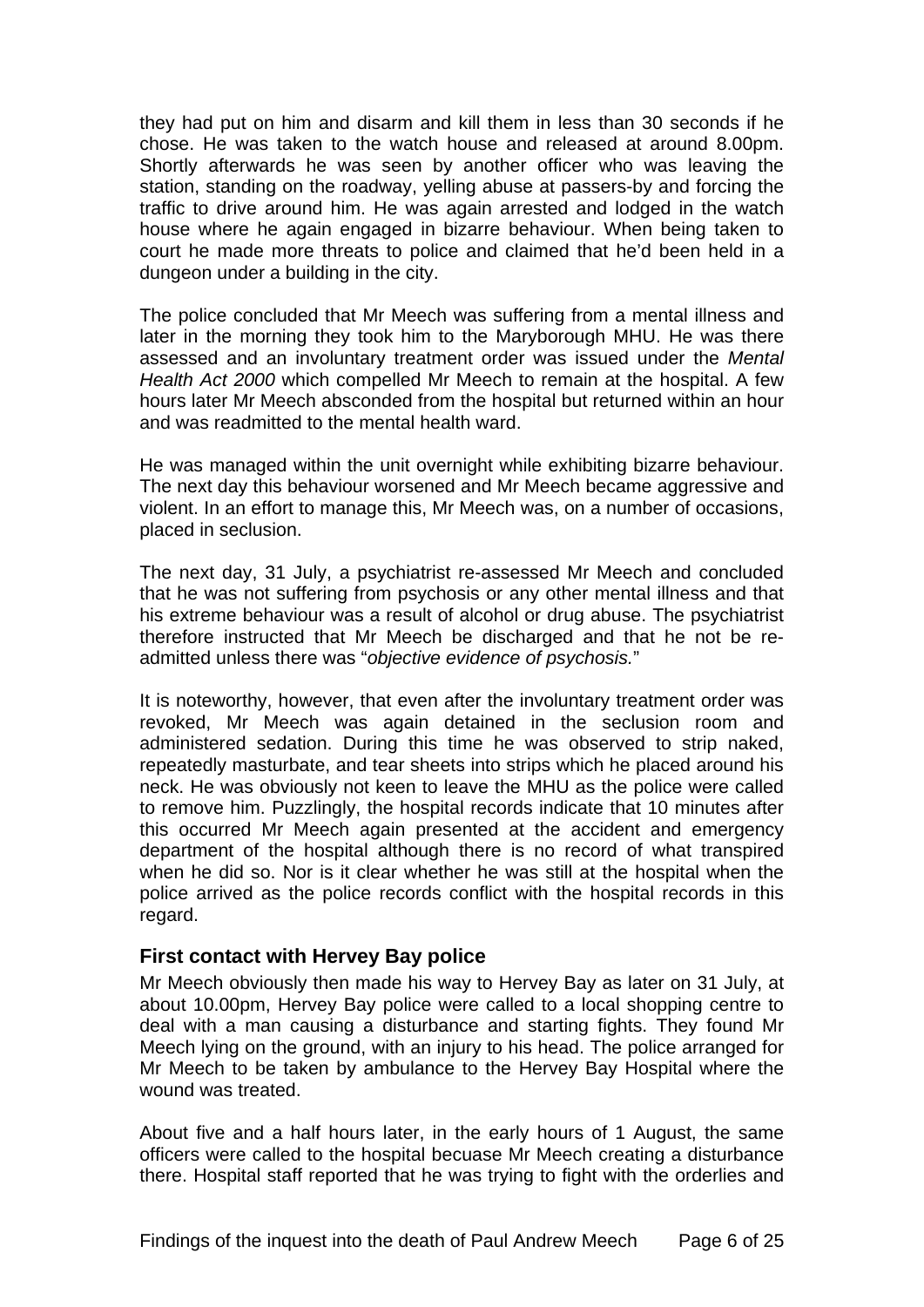that he was banging his head against the walls. There was no discussion with staff at the hospital as to whether Mr Meech was in need of mental health care. Rather, he was arrested for disorderly conduct and wrestled into the police car. As the officers were removing Mr Meech from the waiting area of the hospital, he lunged forward and deliberately banged his head against the sliding glass entry doors.

On account of his violent behaviour, when he arrived at the watch house Mr Meech was placed into the padded cell but apparently, he calmed down and was soon after moved to a regular cell. This passivity was obviously short lived as soon after a new watch house keeper came on duty at 7.00am he was so concerned by Mr Meech's behaviour that he telephoned the Maryborough Mental Health Unit to seek advice as to whether Mr Meech should be taken to the unit. He made a note of the conversation in the watch house register that records that he was told that Mr Meech had been released from the MHU the previous day after having been assessed over three days. The notation continues, *"He is not mentally ill, he is anti social."*

Mr Meech's behaviour continued to fluctuate throughout the day. At its worst it he was ranting and incomprehensible. It involved him stripping off and stuffing his clothes down the toilet and making a swastika on the cell wall with faeces. At other times he was normally conversational.

Shortly after 5.00pm, Mr Meech appeared in court. Initially, he was so unruly that he was removed to a holding cell below the court where he was seen to be putting his handcuffed wrists into the toilet bowl. He was also seen to smash the handcuffs against the cell bars in an apparent deluded attempt to break them. When all other defendants had been dealt with, Mr Meech was taken back to court. He continued to act in a deranged manner but he pleaded guilty to the disorderly conduct charge on which he had been arrested at the Hervey Bay Hospital earlier that day and he was released from the watch house just before 6.00pm.

At about 6.00pm, an officer from the Hervey Bay Police Station went across the road to get some food from a chicken shop. He there came across Mr Meech whom he had not met before. The officer says that Mr Meech was rambling, slurring and largely incomprehensible, although he did understand Mr Meech to be accusing him of stealing his vodka. The officer did not engage with Mr Meech and they soon parted.

Shortly before 8.00pm, the Hervey Bay police received a call from an employee of a near by hotel advising that a man we now know was Mr Meech, was "*playing chicken* " with the traffic on the road outside the hotel, drinking alcohol and yelling obscenities at hotel patrons. About ten minutes later, another call was received informing that the same person was now removing his clothes.

Four officers attended the scene and Mr Meech was arrested. He violently resisted arrest and had to be restrained in the police vehicle to prevent him from assaulting the officers and damaging the car. When they arrived at the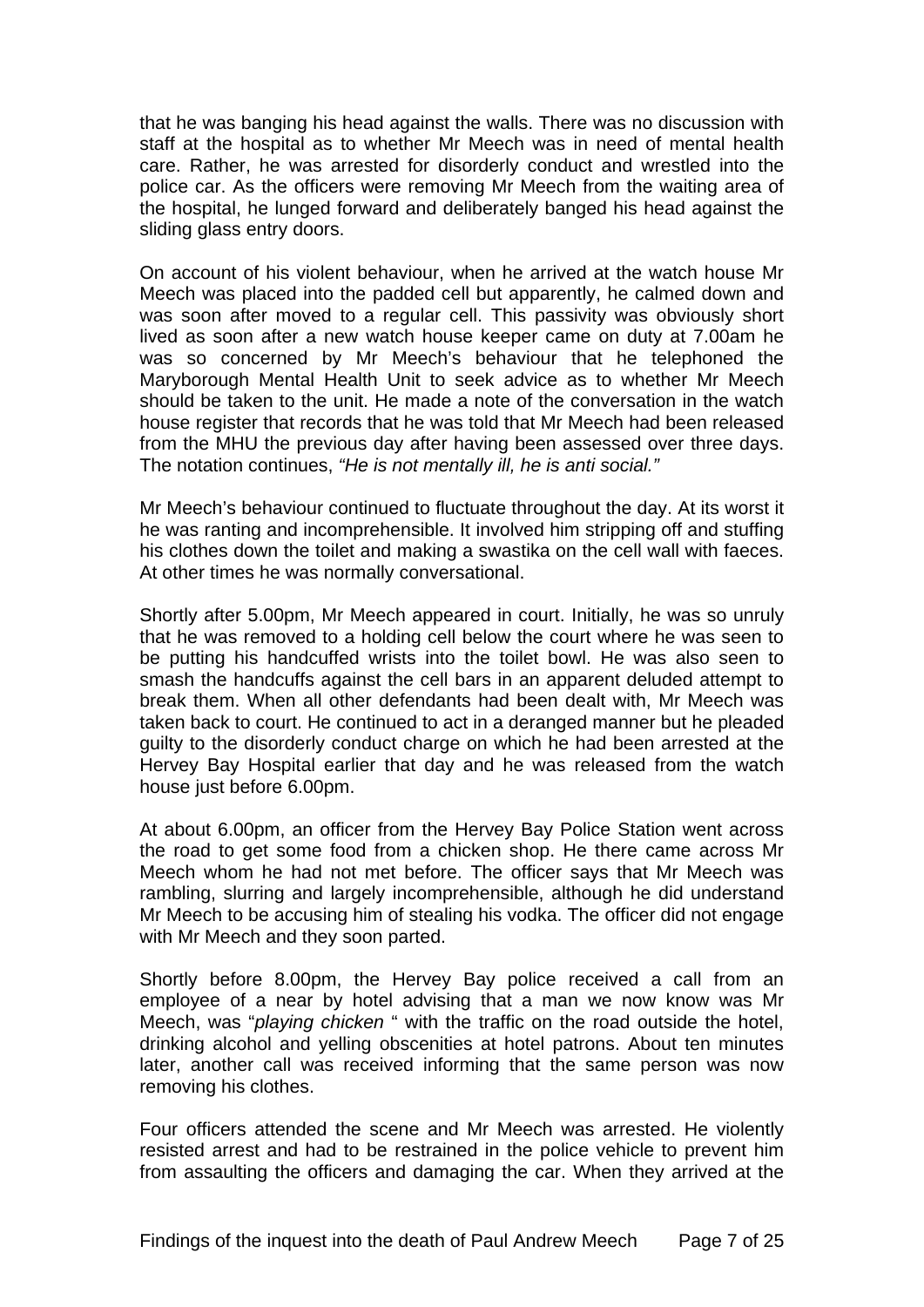watch house Mr Meech refused to get out of the vehicle and continued to make threats of violence against police. He was wrestled into the watch house. After being searched he was placed in the padded cell.

The assessment of any special needs he might have was not made on account of his violent behaviour.

The videotape from the cell monitor shows that Mr Meech was placed into the padded cell at 8.16pm. He can be seen pacing around the cell and apparently yelling out from some time. Almost immediately he removed all of his clothing, defecated and threw the faeces around the cell and smeared the walls and floor.

Soon after Mr Meech was seen on the monitor to soil the cell, the shift supervisor called the officer in charge of the station who was off duty to make inquiries about getting the cell professionally cleaned. During the conversation he described Mr Meech's behaviour causing the officer in charge to direct the shift supervisor to call the MMHU to see if Mr Meech should be taken there.

The shift supervisor complied with this direction. He asked the two people he spoke with whether they knew of Mr Meech. Both indicated they did. The second of these people told the shift supervisor that Mr Meech had been at the MHU recently and that he had been assessed as not suffering from any mental illness and that Maryborough police had been needed to remove Mr Meech from the MHU. As a result of being advised of this the shift supervisor gave no further consideration to having Mr Meech's psychiatric condition assessed.

For the next half hour after Mr Meech soiled the cell, the video tape shows that he paced around the cell or stood against the wall. At about 8.50 Mr Meech is seen to be crouching towards the back of the cell with his head resting against the wall. He raises himself onto all fours and then slumps back down on a couple of occasions. He then sinks onto his left hand side and on two occasions draws his legs right up to near his chest, writhing, and then subsiding into a foetal position. A minute later Mr Meech straightens his legs and moves no more.

Nothing then happened in the cell unit 11.00pm when the shift supervisor, who had started duty at 10.00, entered and quickly realised that Mr Meech was dead. The ambulance was called and arrived within a couple of minutes. They confirmed that Mr Meech was dead and left without attempting resuscitation. The investigation detailed above was then commenced.

On 4 August a comprehensive autopsy was undertaken on Mr Meech's body by Dr Ashby, an experienced forensic pathologist. She found no evidence of trauma or injury that would explain Mr Meech's death. The minor injuries that he was found to have were consistent with having been caused during the struggles and scrapes described earlier in these findings. She found blood tinged froth in the larynx, trachea and bronchi consistent with an asphyxial event. This was consistent with the enlargement of the spleen and petechial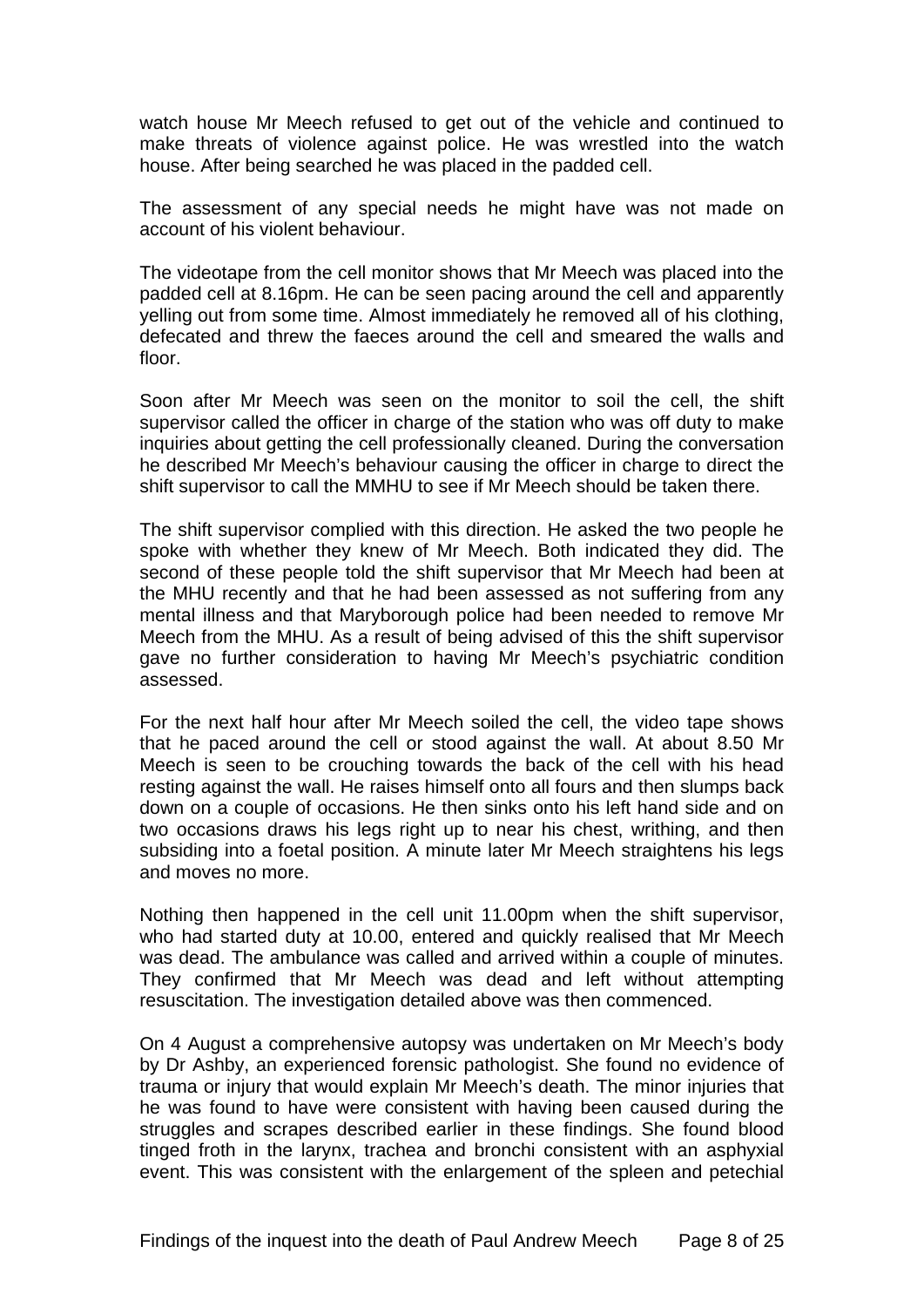<span id="page-9-0"></span>haemorrhages in the upper eyelids, the neck, the lungs and the scalp. These findings led Dr Ashby to conclude that asphyxia was the primary cause of death.

Toxicology results that showed a blood alcohol level of .289% led Dr Ashby to suggest that a seizure resulting in laryngospasm and involuntary contraction of the thorax could have been the mechanics of death. After watching the video tape of the cell monitor, Dr Ashby suggested that the straightening of the legs by Mr Meech at 8.51 was probably the agonal event. In her report and in evidence Dr Ashby discussed the possibility of Mr Meech's violent and aggressive behaviour being explained by hypoglycaemia caused by a falling alcohol level. She was not aware of an alternative explanation for that behaviour which has received considerable attention at this inquest, namely Mr Meech's mental illness, nor that Mr Meech had engaged in similar behaviour when he had been in custody for many hours and could not be intoxicated. I am therefor disinclined to consider hypoglycemias played any part in the death.

# **Findings required by s43(2)**

I am required to find, so far as has been proved, who the deceased was and when, where and how he came by his death.

As a result of considering all of the material contained in the exhibits and the evidence given by the witnesses, I am able to make the following findings.

*Identity of the deceased* – The deceased was Paul Andrew Meech

- *Place of death* Mr Meech died in the Hervey Bay police watch house in Queensland.
- **Date of death** He died on 1 August 2003.
- *Cause of death* Mr Meech died as a result of asphyxia caused by a seizure resulting from severe alcohol intoxication. An underlying significant condition that contributed indirectly to the death was bipolar affective disorder.

# **The committal question**

Section 41(1)(a) of the 1958 Act provides, so far as is relevant, that if in the opinion of the coroner the evidence taken at the inquest is sufficient to put a person upon trial for manslaughter, the coroner may order the person to be committed to trial for the offence.

Section 303 of the Criminal Code provides "*that a person who unlawfully kills another under such circumstances as not to constitute murder is guilty of manslaughter"*. So far as is relevant, s285 of the Criminal Code provides that if a person has a duty to supply the necessaries of life to another because the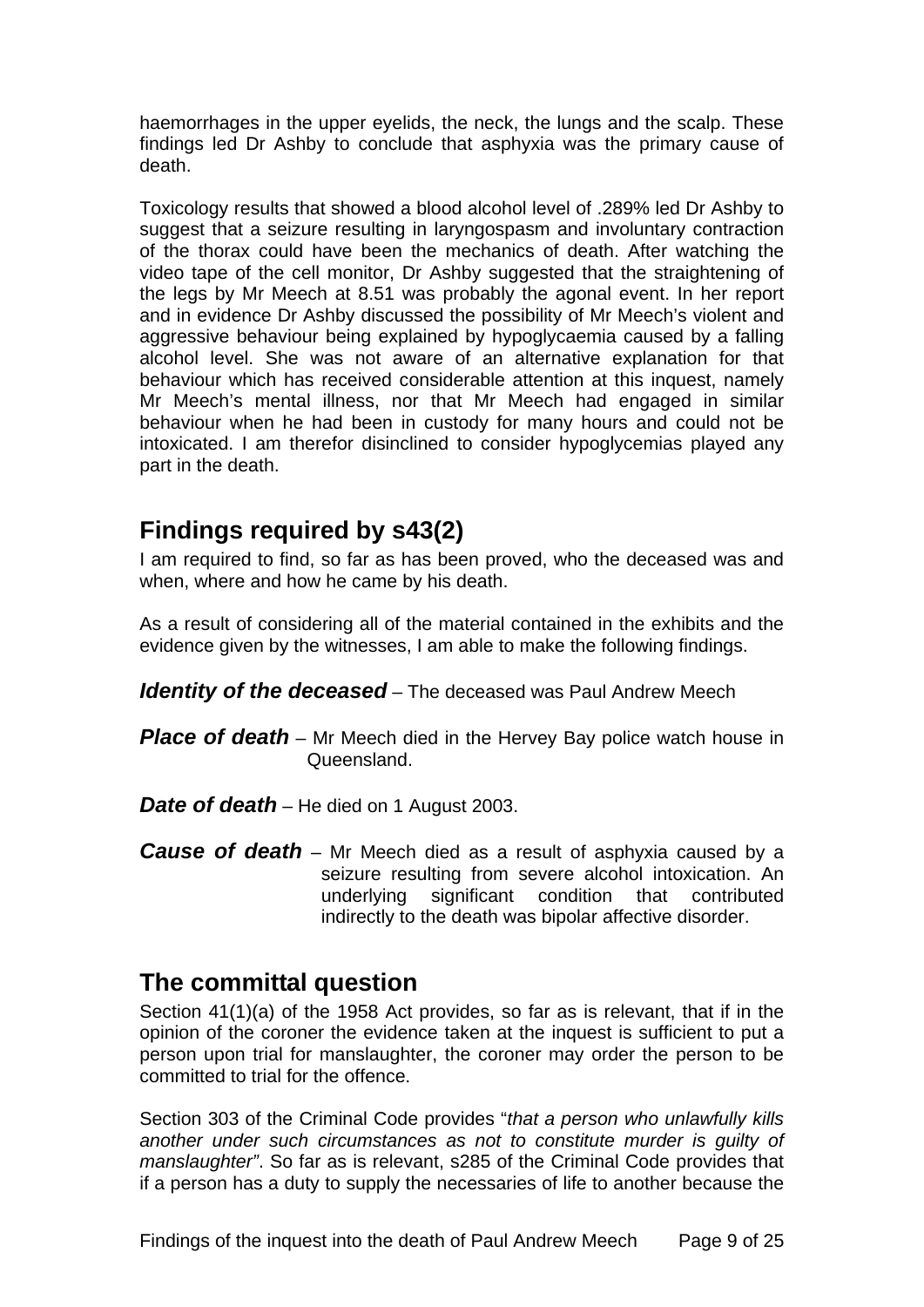<span id="page-10-0"></span>second person is detained, the first person is responsible for the consequences of any failure to supply those.

In this case, when Mr Meech was being held in the watch house, Sergeant Witt or Constable Elder or perhaps both had charge of the deceased by reason of his detention in the watch-house. It was the duty of those officers to provide the deceased with the necessaries of life.

In *R v Nielsen* (2001) 121 ACrimR 239, the Court of Appeal expressed the view that failure to provide medical assessment and treatment for a person displaying schizophrenic symptoms amounted to a failure to provide a necessary of life.

I have accepted that when he was in the watch-house the deceased's behavior was consistent with his experiencing the manic phase of Bipolar Affective Disorder. However it was not the direct effects of that disease which killed him but rather the asphyxia brought on, probably, by severe intoxication.

There was very little prospect that anything the officers could have done would have saved Mr Meech once the seizure that precipitated the asphyxia occurred.

I am satisfied that neither officer could reasonably have known that Mr Meech was in need of emergency attention and can not therefore be held liable for it. They held an honest and reasonable belief that Mr Meech was merely intoxicated and that he would recover spontaneously as his body metabolized the alcohol he had consumed. Therefore, I consider that no properly instructed jury could lawfully convict the officers of the unlawful killing of Mr Meech. Accordingly I find that no person should be committed for trial in connection with the death.

# **Preventive recommendations – riders**

Section 43(5) of the Act prohibits a coroner from expressing any opinion on a matter outside the scope of the inquest except in a rider which is, in the opinion of the coroner, designed to prevent the recurrence of similar deaths. I pause to note the power given to coroners is not limited to the making of riders aimed at preventing deaths in identical circumstances in future. Therefore in my view, the fact that this death may have occurred in almost unique circumstances or in circumstances where it could not have been prevented does not deprive me of the authority to make riders aimed at other watch house deaths that could occur in similar circumstances.

This case raises a number of issues which warrant attention from that perspective.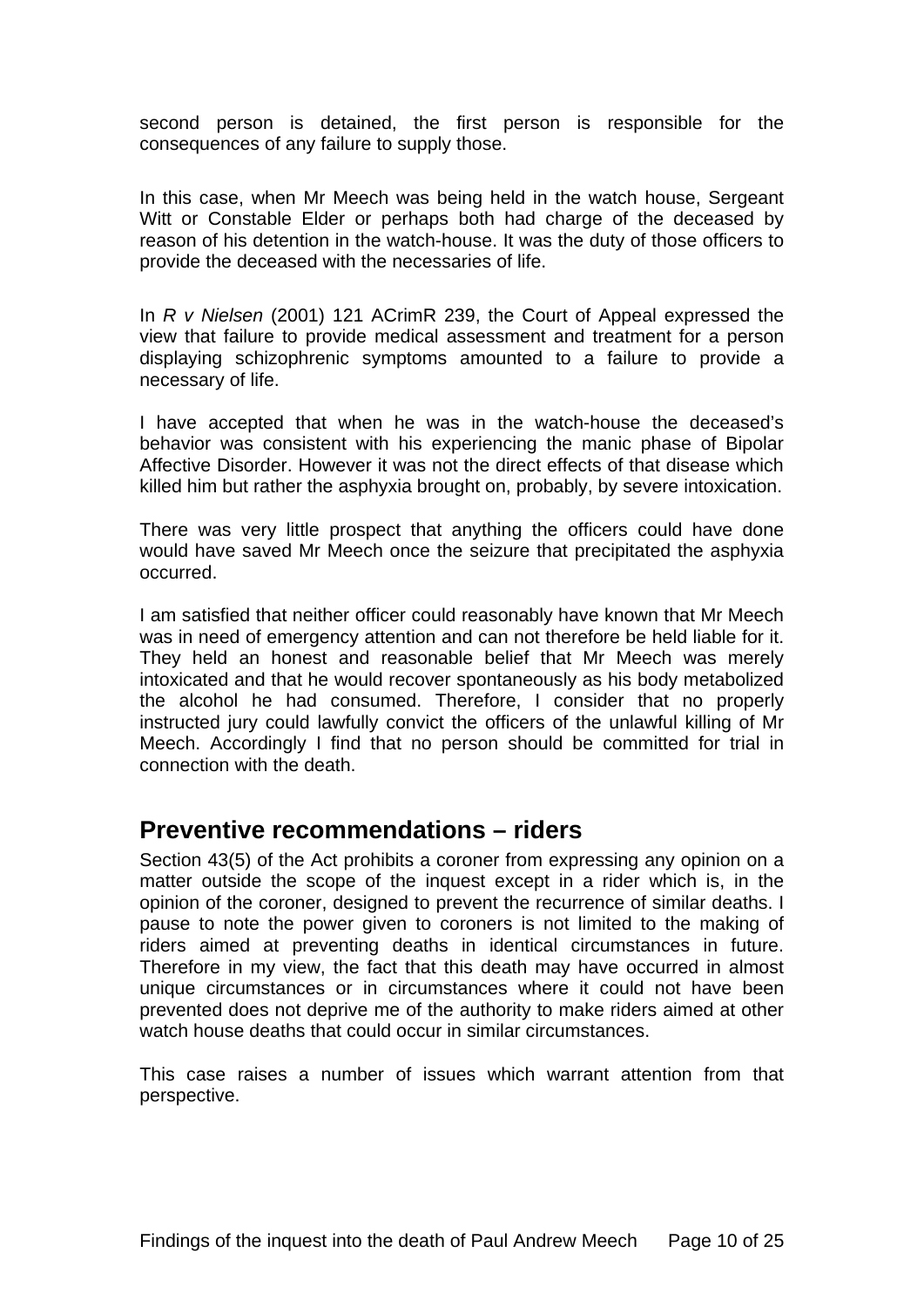## <span id="page-11-0"></span>*The assessment and supervision of Mr Meech in the watch house*

#### **Assessment of medical needs**

So far as is relevant to this matter, Chapter 16 of the QPS Operational Procedures Manual (the OPM) provides that the officer admitting a prisoner to a watch house must assess whether he/she requires any medical attention. If so, the officer must take steps to ensure that it is provided. The watch house register has pre-printed forms on which this assessment is to be recorded.

In this case, the watch house keeper at the time Mr Meech was admitted said that he did not make or record any such assessment because of Mr Meech's violent resistance when he was brought in. He was given a pat down search and wrestled into the padded cell; the officers then using their best endeavours to extricate themselves without injury.

Thereafter, Mr Meech was assumed to be intoxicated and nothing more, so no medical attention was sought. In making this assessment the officers relied on the advice they had twice on that day been given by staff at the MMHU to the effect that Mr Meech was not suffering from any mental illness. I consider that they were entitled to rely on that advice and to assume the person proffering it was competent and authorised to do so.

I am of the view that the officers actions and presumptions were reasonable in the circumstances and indeed to the extend that they related to Mr Meech being drunk, they were borne out by the blood alcohol levels found at autopsy. They were wrong when they assumed that he did not require any medical attention but this is a vexed question that could not be solved by those officers on that night, nor this inquest today. It is a fact that very drunk people can not be safely held in a watch house. However, it is unclear how officers can determine when that dangerous state has been reached and equally unclear as to what they can do with such people if the risk is recognized, having regard to the violent and aggressive behaviour many people exhibit when so affected.

#### **Inspection of Mr Meech in the watch house**

Another aspect of this matter that requires some consideration is the adequacy of the supervision of Mr Meech while he was in custody on the night of his death.

So far as is relevant to this matter Chapter 16 of the OPM provides that the officer in charge of the watch house is to ensure that each prisoner is inspected at intervals of no greater than one hour to determine whether the prisoner may be in need of medical treatment. Officers are directed by the OPM to observe the prisoners' physical appearance and to pay particular attention to any prisoner who is apparently intoxicated to ensure that is not masking the symptoms of a serious medical condition. They are also instructed to ensure that a sleeping prisoner is breathing comfortably and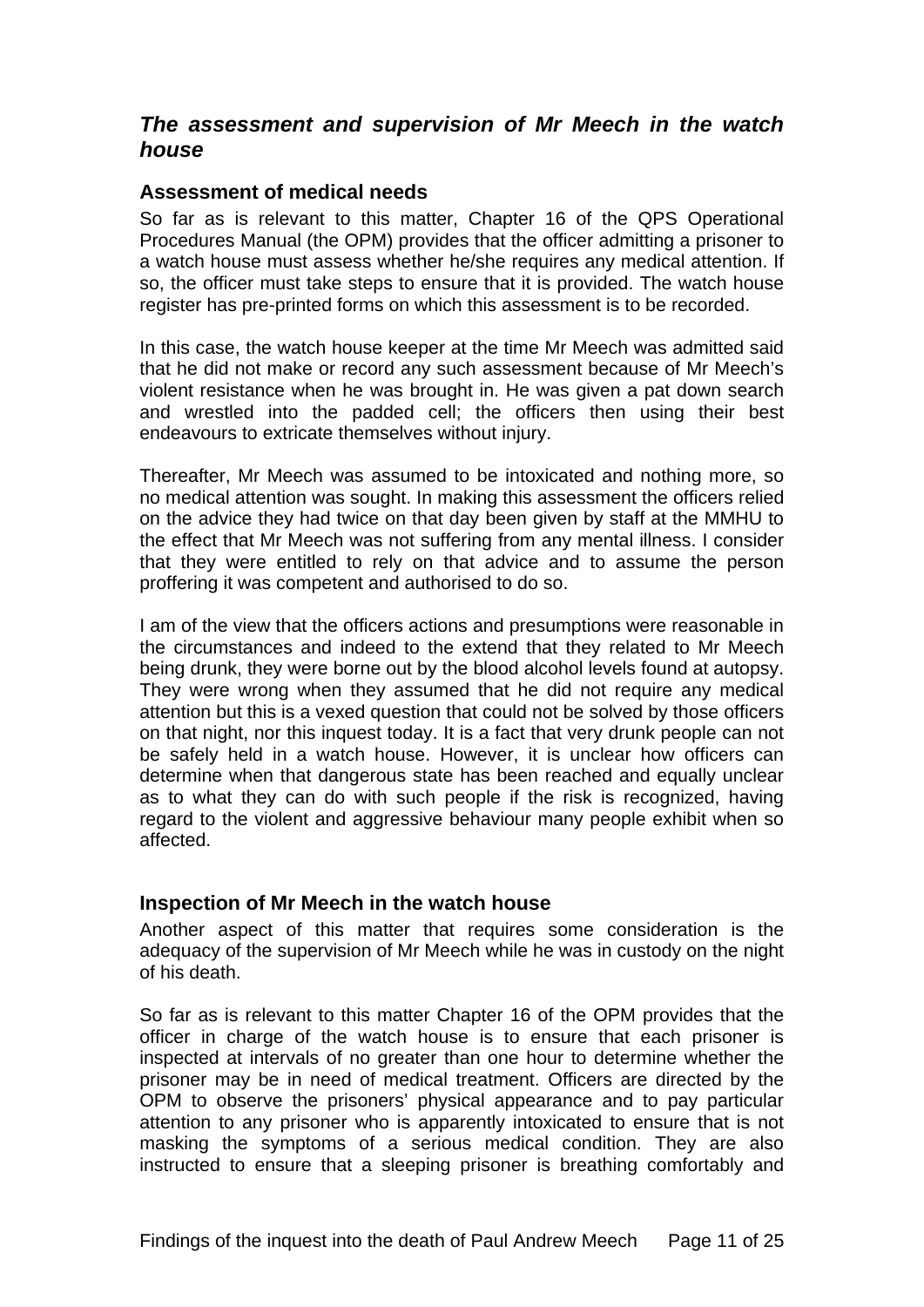appears well. The OPMs provide that *"inspections are to be conducted personally irrespective of whether or not video monitoring equipment is installed."* The instructions are duplicated and simplified in standard operating procedures developed for the Hervey Bay watch house by the local watch house manger.

In addition to these hourly inspections watch house managers must also physically inspect all prisoners at the beginning and at the end of each shift.

From the time Mr Meech was placed in the padded cell at about 8.15 until he was found dead at about 11 o'clock, no officer entered his cell or opened the cell door. The only inspections consisted of observing him on the monitor that was in the corridor outside his cell and another in the sergeant's office in the police station. The clarity of the picture on these monitors is poor. While this mode of monitoring a prisoner may be adequate when he or she is moving about, when a prisoner is prone and still, it does not enable the viewer to determine whether the prisoner is asleep, unconscious or dead. It obviously does not comply with the OPMs or local SOPs. The evidence of the senior officer of the Property and Facilities Branch of the QPS is that the monitor is only intended to be used to check the location of the prisoner before opening the door.

The watch house keeper who was on duty when Mr Meech was first placed in the padded cell said he did not enter the cell to inspect the prisoner because he was concerned of the health risks posed by the faeces Mr Meech had spread over the cell. He could not explain why, when he could see Mr Meech lying prone, he didn't open the door to check from the doorway that Mr Meech was at least breathing.

The officer appointed as watch house keeper from 10 o'clock onwards, was instructed by the shift supervisor not to enter the cell for the same reason with the added concern that Mr Meech was naked and she was a female. The shift supervisor also pointed out that the door to the padded cell was quite heavy and he considered that the female officer might not be able to close it quickly if the prisoner sprung up when she opened it to observe him.

These concerns can readily be accepted as reasonable and valid. The watch house keeper who finished his shift at 10 o'clock and the shift supervisor who commenced duty at that time were aware that Mr Meech had been still, on the floor of his cell, for about an hour. They reasonably assumed he was sleeping and it was decided that he would be left sleep for another hour before being woken and moved to a normal cell at 11o'clock. He was seen to be in a position that would minimise the risk of positional asphyxia.

We now know that plan had a fatal flaw, but as I have said it is unlikely that strict adherence to the OPM would have prevented the death. That doesn't mean that in other similar circumstances death would be unavoidable, nor does it mean that the practice adopted by the officers on this night was appropriate. There were four officers on duty in addition to the shift supervisor. It was open for him to arrange for two of the male officers to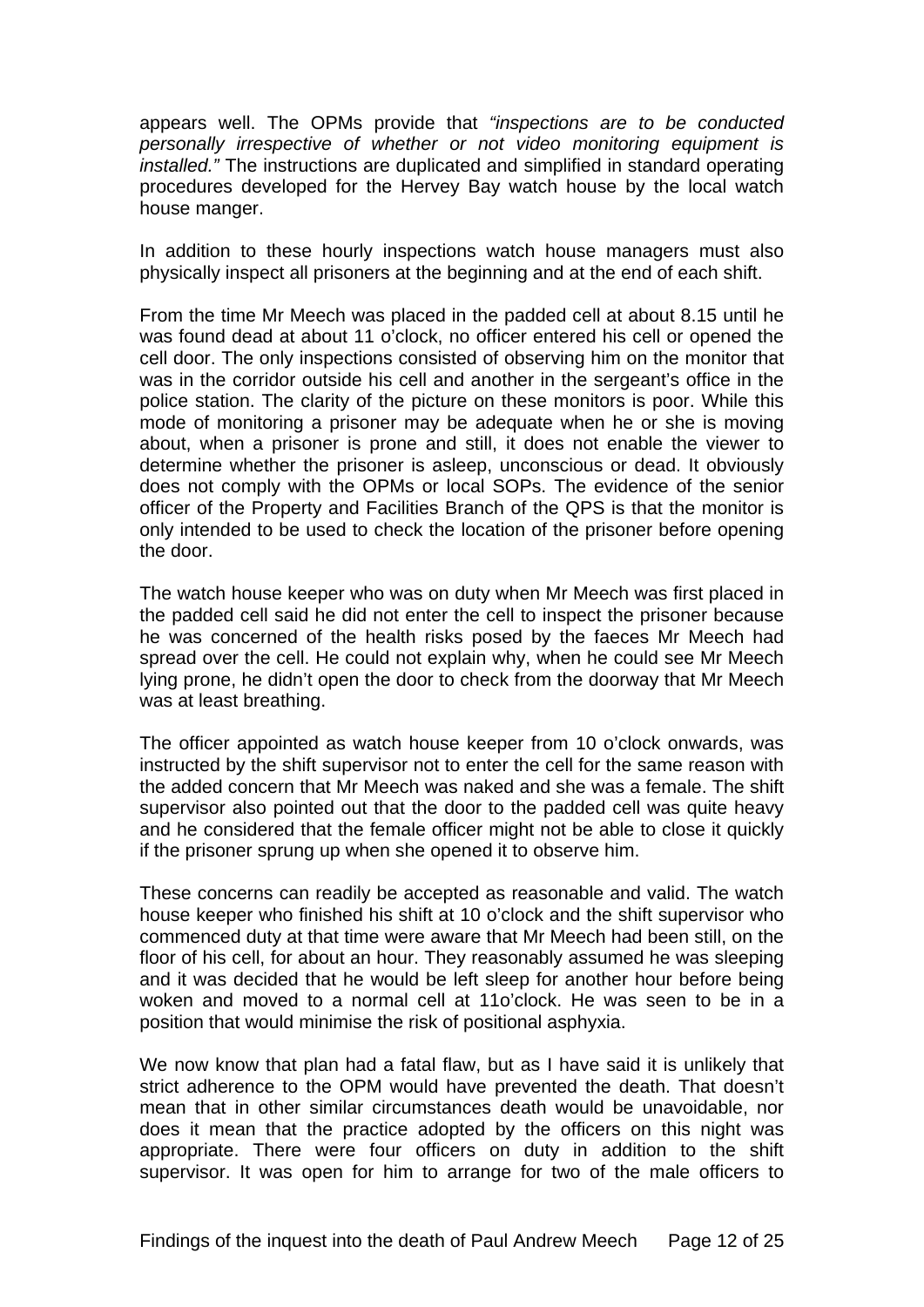<span id="page-13-0"></span>attend at appropriate intervals to at least open the cell door to inspect Mr Meech. Even had this not saved Mr Meech's life, it certainly would have avoided the macabre situation whereby Mr Meech lay dead in his cell for two hours before those holding him became aware of his demise.

There is a full time watch house manager who is responsible for the training and supervision of watch house staff. At the time of this incident, even though both watch house keepers had relatively recently undergone custody training, it seems their knowledge of appropriate procedures was inadequate: one didn't even know of the existence of SOPs for the watch house.

#### **Recommendation1 - Inspection of prisoners**

*I recommend that all operational police be reminded of the need to physically inspect prisoners in accordance with the requirements of the OPMs and the SOPs.* 

#### **Recommendation 2 – Inspection of prisoners in the padded cells**

*I recommend that the watch house managers be directed to develop and implement procedures for the inspection of prisoners in padded cells that will enable inspections to be undertaken in all circumstances that may exist in their respective watch houses*.

### *The watch house facilities at Hervey Bay*

The invidious position the watch housekeepers found themselves in when determining how they could keep watch over Mr Meech raises the question of whether the design of the padded cell is adequate for its purpose. In particular, it raises the issue of whether the inability to see into the cell with sufficient clarity to make the necessary assessments of a prisoner's condition without opening the door should be remedied.

The evidence of the senior officer of the Property and Facilities Branch of the QPS is that there is now in use in new watch houses, a padding that allows doors to be fitted which include a strip of glazing to allow an officer to see into the cell and a two piece door which can allow the top section to be opened with minimal chance of the prisoner escaping.

### **Recommendation 3 - Review cell doors**

*I recommend that the Property and Facilities Branch urgently review the doors on all padded cells to determine whether they should be replaced by doors that allow officers to visually inspect prisoners.*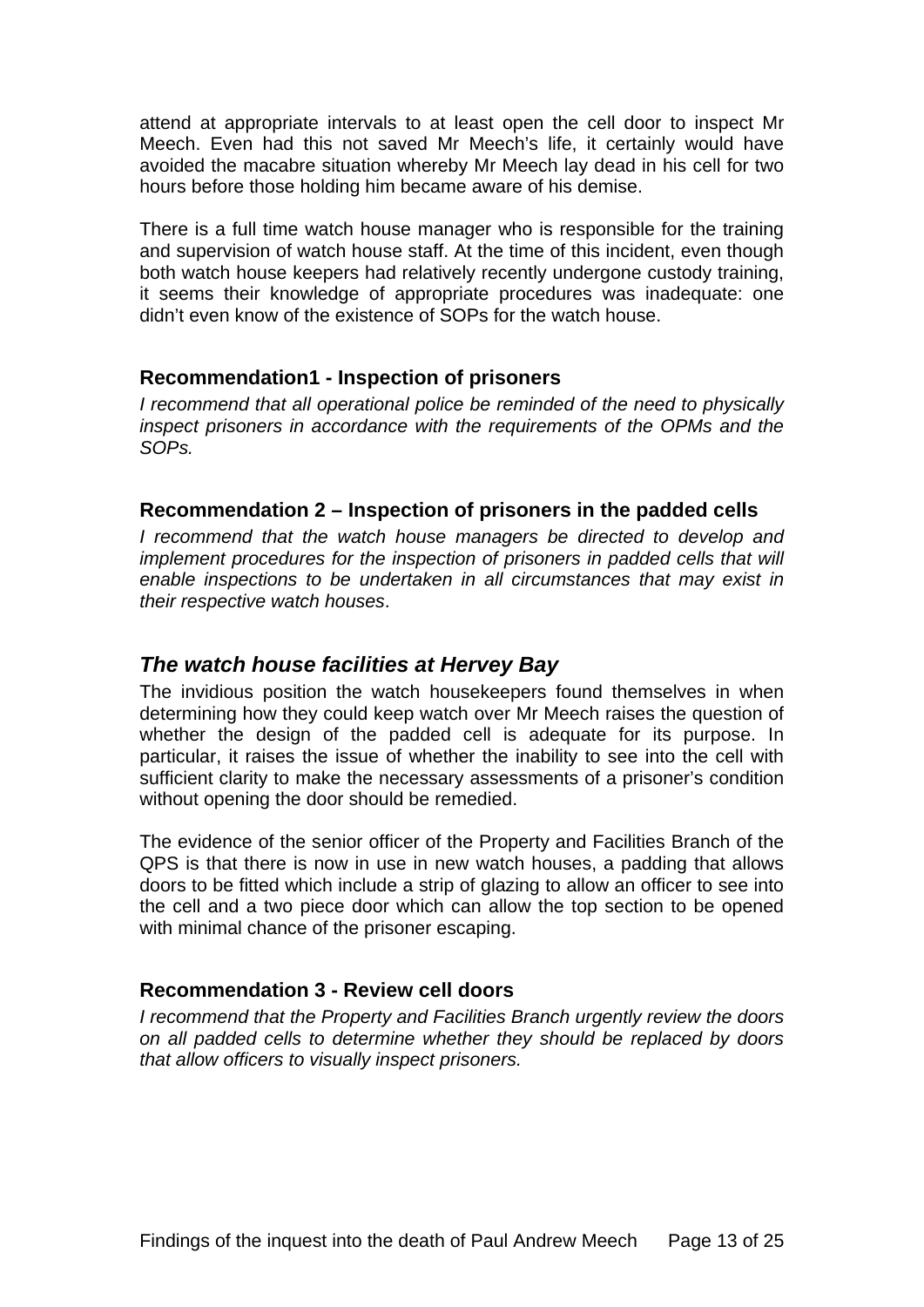## <span id="page-14-0"></span>*The response of the Maryborough Mental Health Unit*

#### **The statutory framework**

Before considering in detail the adequacy of the response of the MMHU it may be helpful to refer to the statutory framework under which a person thought to be suffering from mental illness can be compelled to undergo assessment and or treatment.

A request for assessment for a person may be made by an adult who reasonably believes that the person has a mental illness of a nature or to an extent that involuntary assessment is necessary and who has observed the person within 3 days of making the request (s.17). A request for assessment is accompanied by a recommendation for assessment by a doctor or authorised mental health practitioner who has examined the person within the preceding 3 days (s.19(1)). A person for whom these assessment documents are in force may be taken to an authorised mental health service by an ambulance officer or health practitioner (s.25(1)).

An alternative procedure for assessment of a person is an application for a justice examination order to a magistrate or justice of the peace (s.27(1)). A justice examination order authorises a doctor or authorised mental health practitioner to examine the person to decide whether a recommendation for assessment should be made (s.30(1)).

A third procedure for assessment of a person is that a police officer or ambulance officer may make an emergency examination order (s.35(1)) in circumstances where because of the person's suspected mental illness there is imminent risk of significant physical harm being sustained by the person or someone else (s.33(b)). The person must be taken to an authorised mental health service for examination to decide whether assessment documents for the person should be made (s.34). On the making of the emergency examination order the person may be detained for not longer than 6 hours for examination by a doctor or authorised mental health practitioner (s.31(1)). In that period a recommendation for assessment can be made by a doctor or authorised mental health practitioner.

When assessment documents are in force for a person, the person may be detained in an authorised mental health service for assessment for the assessment period (s.44(1)). When the assessment documents are produced the person becomes an involuntary patient (s.44(6)). The initial assessment period is for no longer than 24 hours, but may be extended to 72 hours (s.47).

As soon as practicable after the person becomes an involuntary patient, an authorised doctor for the authorised mental health service must make an assessment of the patient to decide whether the *"treatment criteria"* apply to the patient  $(s.46(1))$ .

The *"treatment criteria"* are all of the following (s.14(1)):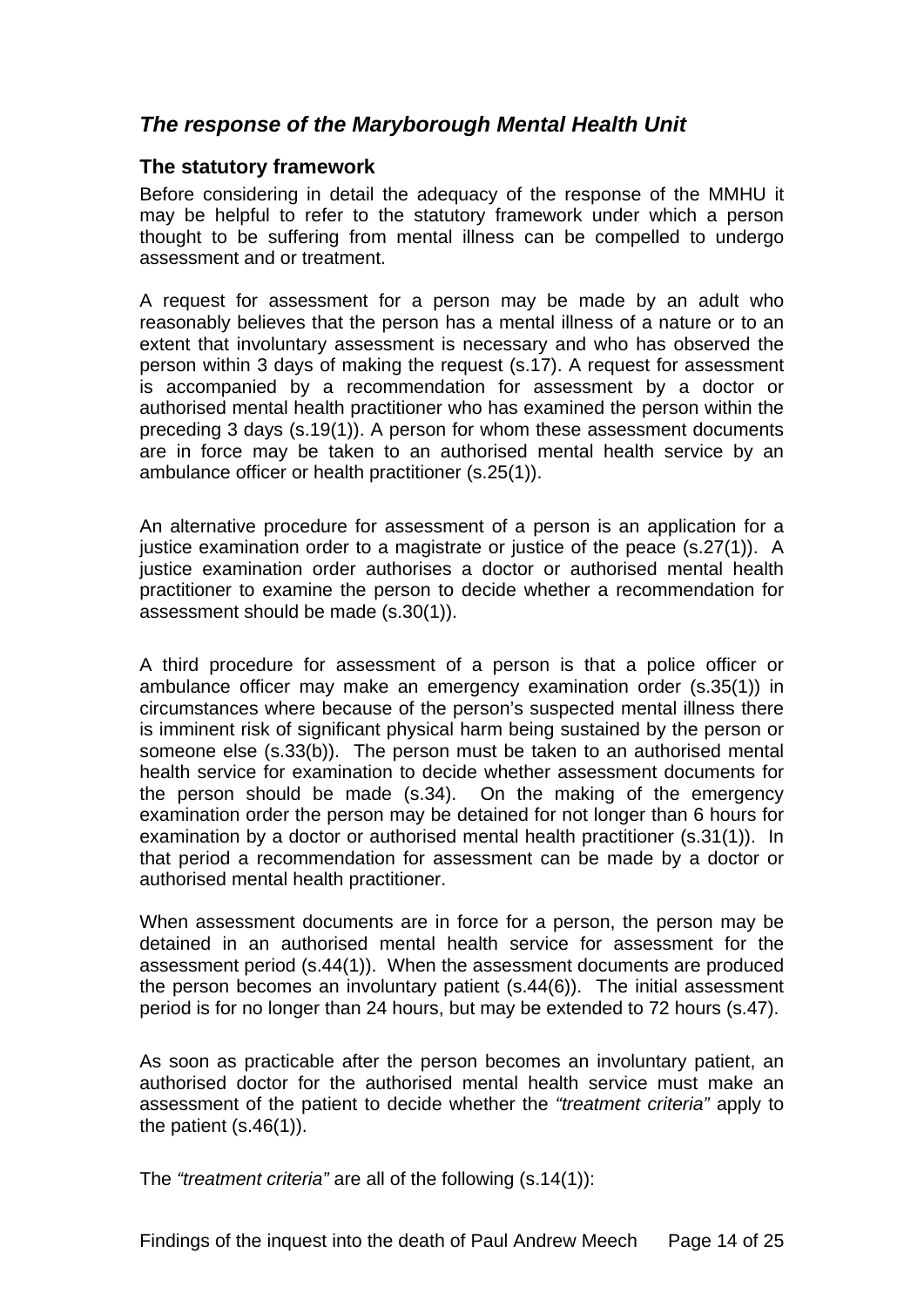- *"(a) the person has a mental illness;*
- *(b) the person's illness requires immediate treatment;*
- *(c) the proposed treatment is available at an authorized mental health service;*
- *(d) because of the person's illness* 
	- *(i) there is an imminent risk that the person may cause harm to himself or herself or someone else; or*
	- *(ii) the person is likely to suffer serious mental or physical deterioration;*
- *(e) there is no less restrictive way of ensuring the person receives appropriate treatment for the illness;*
- *(f) the person* 
	- *(i) lacks the capacity to consent to be treated for the illness; or*
	- *(ii) has unreasonably refused proposed treatment for the illness."*

It is fundamental that the person must have a *"mental illness"* if the person is to be treated as an involuntary patient. That expression is defined as *"a condition characterised by a clinically significant disturbance of thought,*  mood, perception or memory" (s.12(1)). However, a person must not be considered to have a mental illness merely because, inter alia, the person takes drugs or alcohol or the person engages in antisocial behaviour or illegal behaviour (s.12(2)).

An authorised doctor for an authorised mental health service may make an involuntary treatment order for a patient if satisfied that the treatment criteria apply to the patient (s.108(1)). If an involuntary treatment order is not made at the end of the assessment period , the patient ceases to be an involuntary patient and the doctor must tell the patient that the patient is no longer an involuntary patient (s.48(1)). However, the person may continue to be a patient as a voluntary patient (s.48(2)).

If the involuntary treatment order was made by an authorised doctor who is not a psychiatrist, the patient must be examined by an authorised psychiatrist within 72 hours (s.112(2)). The psychiatrist must revoke the order if not satisfied that the treatment criteria apply to the patient (s.112(5)). The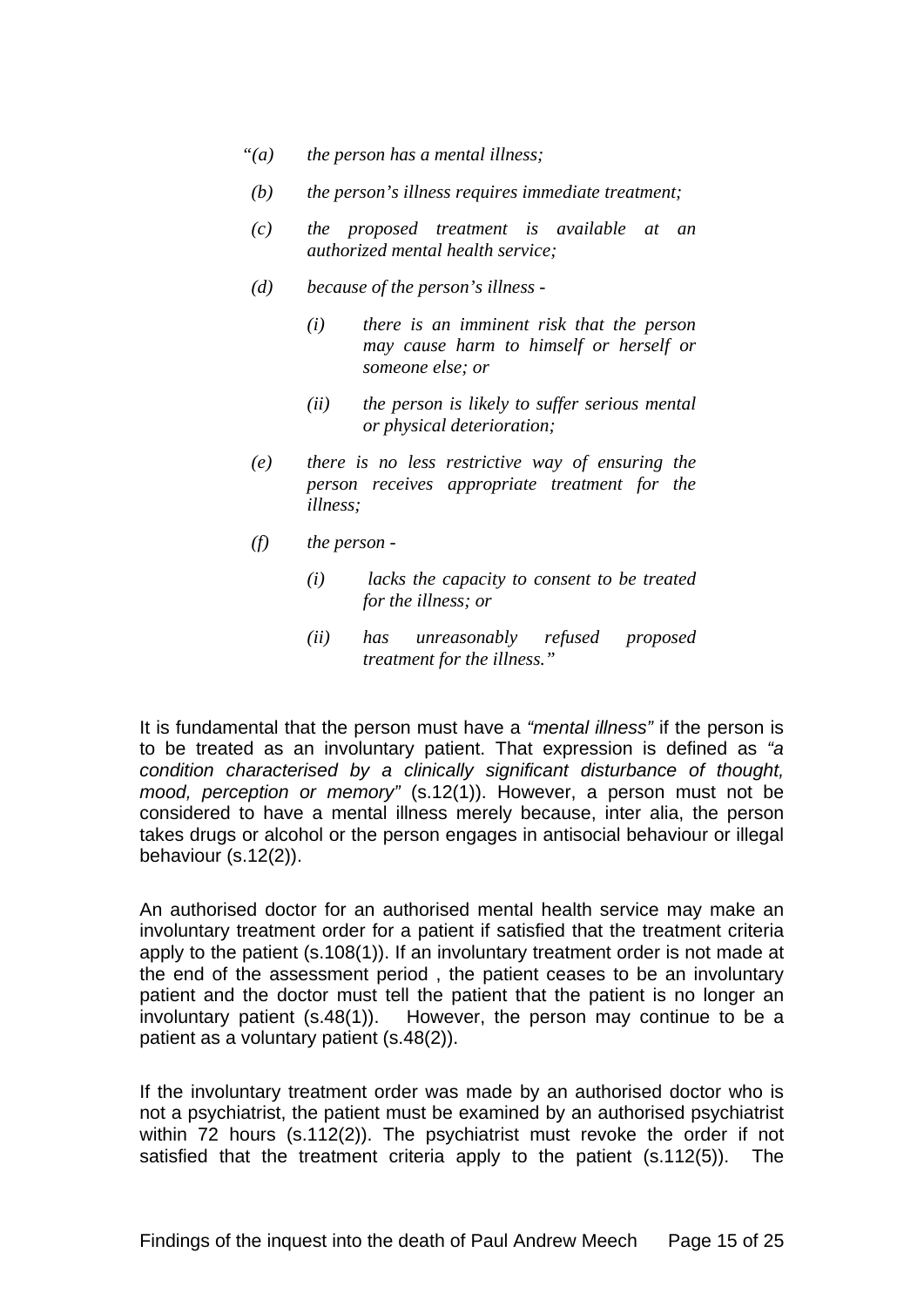<span id="page-16-0"></span>psychiatrist must confirm the order if satisfied that the treatment criteria apply to the patient (s.112(6)).

If the category of the involuntary treatment order is in-patient, the patient may be detained in the patient's treating health service. A treatment plan must be prepared for the patient and the patient must be treated as required under the treatment plan (ss.110, 115). Regular assessments of patients are then required to be carried out as required under the patient's treatment plan (s.116).

Seclusion of an involuntary patient in an in-patient facility of an authorised mental health service may be authorised by a doctor or, in urgent circumstances, by the senior registered nurse on duty (s.150). Seclusion means the confinement of the patient at any time of the day or night alone in a room or area from which free exit is prevented (s.148(1)). Seclusion may not be authorised unless the doctor or nurse is reasonably satisfied that it is necessary to protect the patient or other persons from imminent physical harm and there is no less restrictive way of ensuring the safety of the patient or others (s.151). Seclusion must be authorised by written order (s.153).

### **Mr Meech's mental health history**

In order to assess the adequacy of the response of the MMHU to Mr Meech's needs it is necessary to provide some detail of his medical history.

It appears that between 1984 and December 1994 Mr Meech had 11 admissions to various hospitals for treatment of his mental health. The early admissions were for a period of one month. Subsequent admissions decrease in duration from three weeks to two weeks and then there are a number of one week admissions.

On each occasion he was diagnosed with and treated for bipolar affective disorder (BPAD).

He also attended a psychiatric out patients clinic at the Maryborough Hospital commencing August 1991 to April 1994. His attendances were on average monthly but there were some periods when he did not attend.

From April 1997 to July 2003 Mr Meech appears to have been managed by either his general practitioner Dr Michael Monsour or other hospitals or local doctors in the towns where he was staying.

#### **Dr Monsour's treatment**

In May 1998 Mr Meech began to receive monthly intramuscular injections of depot Haloperidol (Haldol) in addition to some other medications including Cogentin and Lithium Carbonate from Maryborough General Practitioner Dr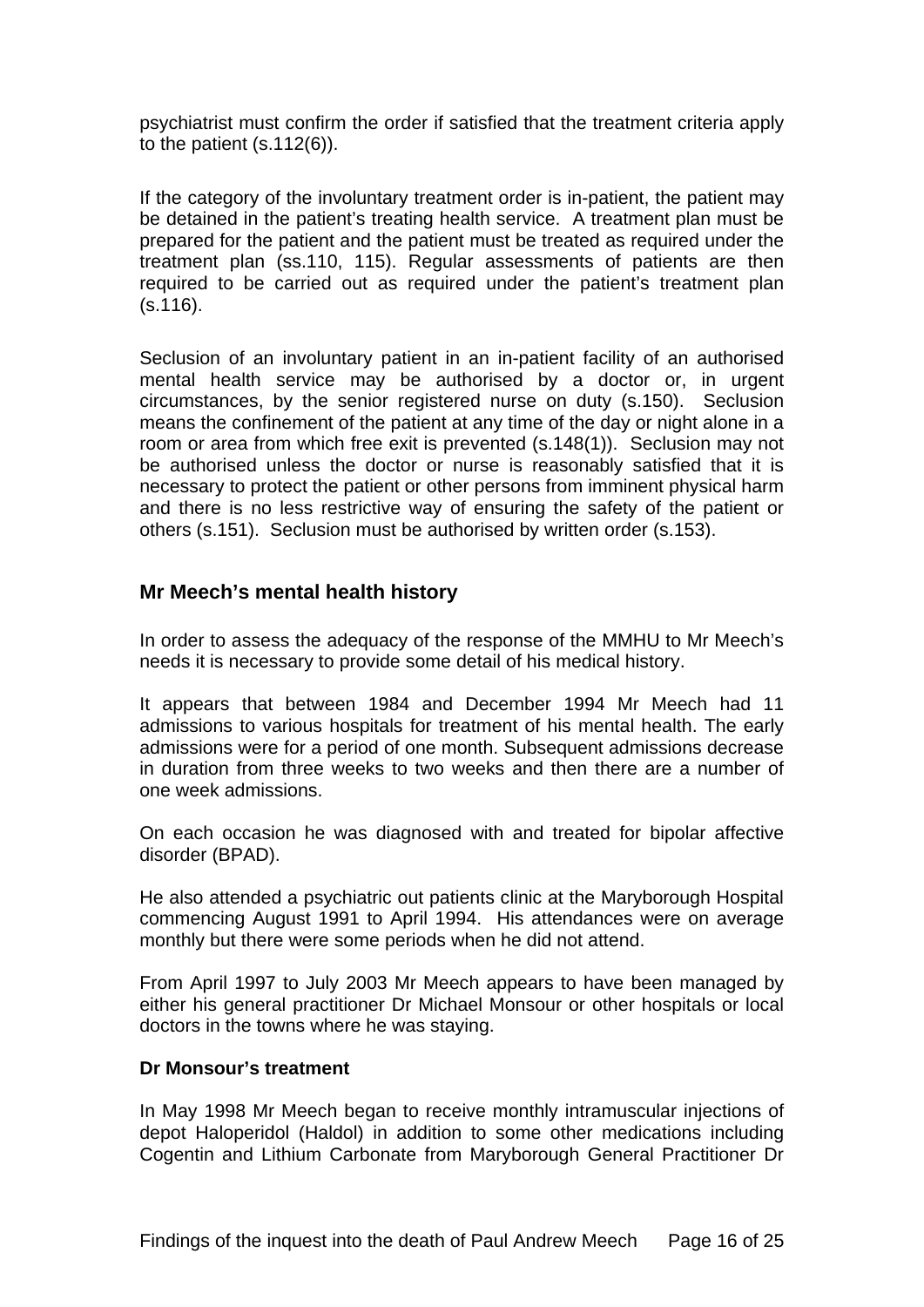Monsour with who he seems to have established a reasonably productive therapeutic alliance.

From May 1998 until January 2001 Mr Meech received virtually monthly depot Haldol and he appears to have remained relatively well.

Dr Monsour's records then contain a gap between January 2001 and March 2002. Mr Meech returned to the practice at this time for two further injections of Haldol (March and May) but only 100mg was given thus reducing the dose by 50mg.

There is a further gap in the records between May 2002 and June 2003. A further injection of Haldol is given on 10 June but only of 50mg.

On 19 July he again represented to the practice. Schizophrenia is noted as well as *"nerves playing up, insomnia and distressed".* He was advised to seek admission to the Fraser Coast Mental Health Unit.

On 25 July 2003, the last occasion Dr Monsour saw Mr Meech, the notes reveal he was *"manic++"*. He was provided with a letter and a Recommendation for Assessment.

Dr Monsour's statement to police indicates that Paul was *" … extremely manic and I felt he was a danger to himself. In this state he was likely to do anything."* 

#### **Meech's interaction with MMHU during July 2003**

In the three weeks preceding his death, Paul Meech attended Maryborough Base Hospital on 11 occasions. On some visits he was seeking treatment for minor injuries or alcohol abuse. On a number of other occasions he was seeking sedatives or sleeping tablets and/or seeking admission to the MMHU.

Each time he presents to the A&E his previous diagnosis of BPAD or variations thereof are included in the summary.

#### **Assessment on 25 July and day leave**

There is then a break of some ten days before he again presents to the A&E department at 3.30pm on 25 July with the letter of referral and recommendation for assessment signed by Dr Monsour. In the letter, Dr Monsour states that Mr Meech appears manic at present and that he has a past history of schizophrenia. He notes that he is currently on Lithium (200mg bd) and that he feels he may need admission.

There is also a Request for Assessment form signed by his brother Alan James Meech and dated 25 July 2003. In the reasons section of that document Alan recorded that Paul was "hyperactive, irational (sic). Not sleeping"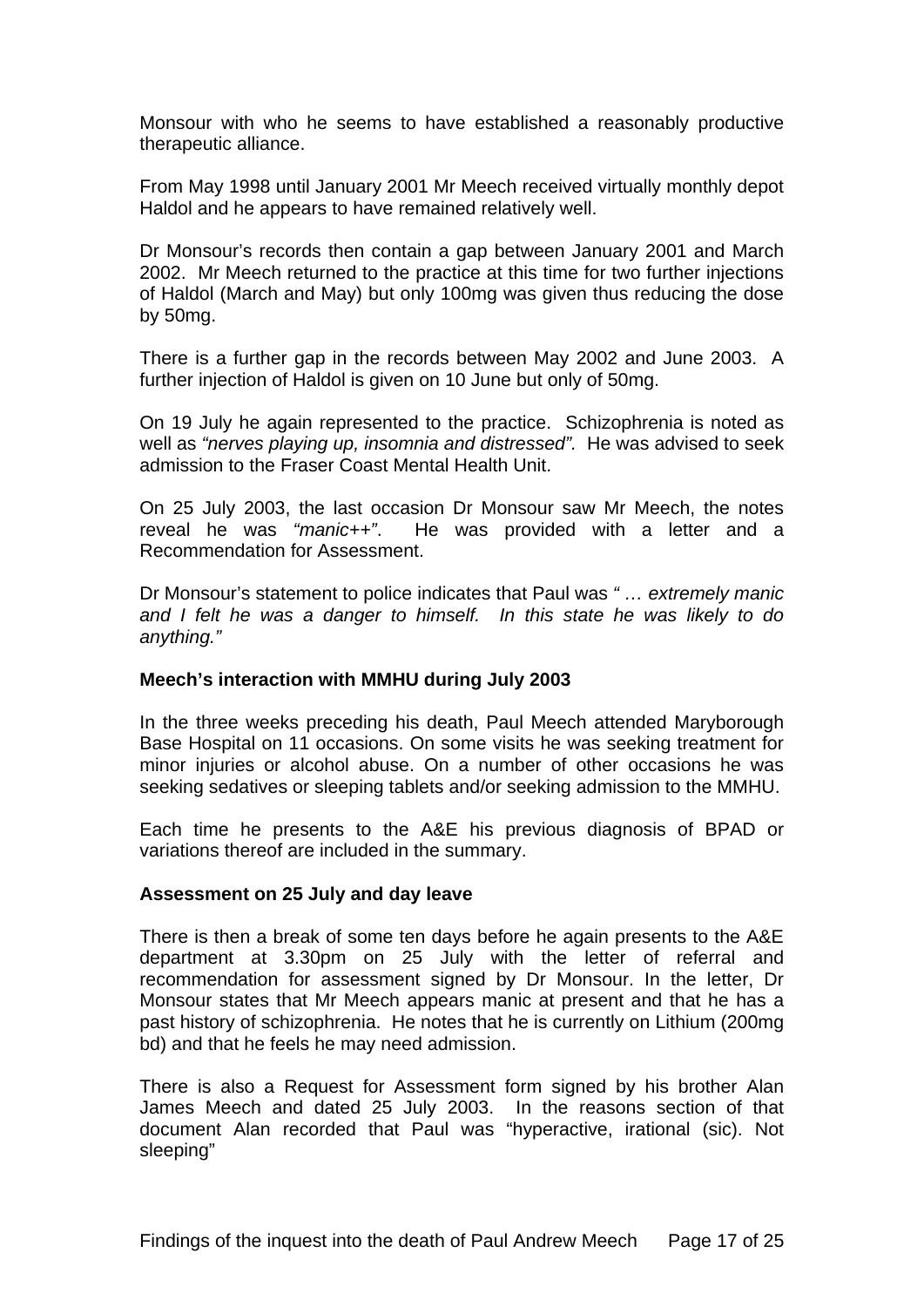An assessment was undertaken by Dr Alexandre who recorded a previous history of bipolar affective disorder and polysubstance abuse.

Dr Alexandre also noted that Mr Meech's speech was pressured, he had a euphoric mood and fatuous affect. He had marked flight of ideas. In his statement to the inquest Dr Alexandre states that he didn't get the impression Mr Meech was in a delirium or confusion and that he had ingested alcohol or drugs to the extent which would have resulted in that state. He also had partial insight so he was aware that something was going on but he didn't appreciate he was unwell.

Dr Alexandre formed the impression Mr Meech was hypomanic and that he was potentially psychotic but not necessarily under the effect of drugs. He didn't consider Mr Meech was suffering from a schizophrenic psychosis or that he was having delusions. His diagnosis was hypomania and he queried whether it was in the context of bipolar affective disorder and or secondary to either illicit or prescribed substance abuse.

Dr Alexandre concluded that it was appropriate to admit Mr Meech for assessment so he duly completed the Recommendation for Assessment form and noted the assessment period commenced at 4.30pm for 24 hours.

At 5.10am the nursing notes reveal that upon waking Mr Meech was loud, hypervigilant and intolerant if his requests were not met immediately. He was pacing the unit and was unable to settle and his agitation appeared to be increasing. He was given 10mg of diazepam at 4.50am.

A further nursing note recorded at 7.00am states that he was threatening to fight staff however he settled within a short period.

At 10.30am the next day he was seen by Dr Kluver, the then director of psychiatry. The date of the entry is *"27 July"* but this appears to be an error and should be 26 July. Dr Kluver noted that Mr Meech was requesting discharge. He was happy to have slept 5 hours last night. His speech was noted to be pressured but there were no clear psychotic symptoms. Dr Kluver was able to negotiate day leave with him as an alternative to discharge.

Mr Meech returned as a voluntary patient at about 5.00pm on 26 July.

At 9.00pm a nursing entry records that Mr Meech was noisy, intrusive and hostile initially but settled quickly. He was noted to be expansive and grandiose at times and overly friendly with female co-patients. He was noted to have disorganised conversation much of the time and was using a lot of street jargon but at other times was quite calm and able to conduct sensible conversations. He as also observed to be talking to the radio and television (the USA weather pattern channel).

There is a note at 9.10pm where a conversation at 6.30pm with Dr Alexandre is recorded. The doctor is advised that Mr Meech wishes to leave the unit. Dr Alexandre provided instructions that he may leave. A phone call with Dr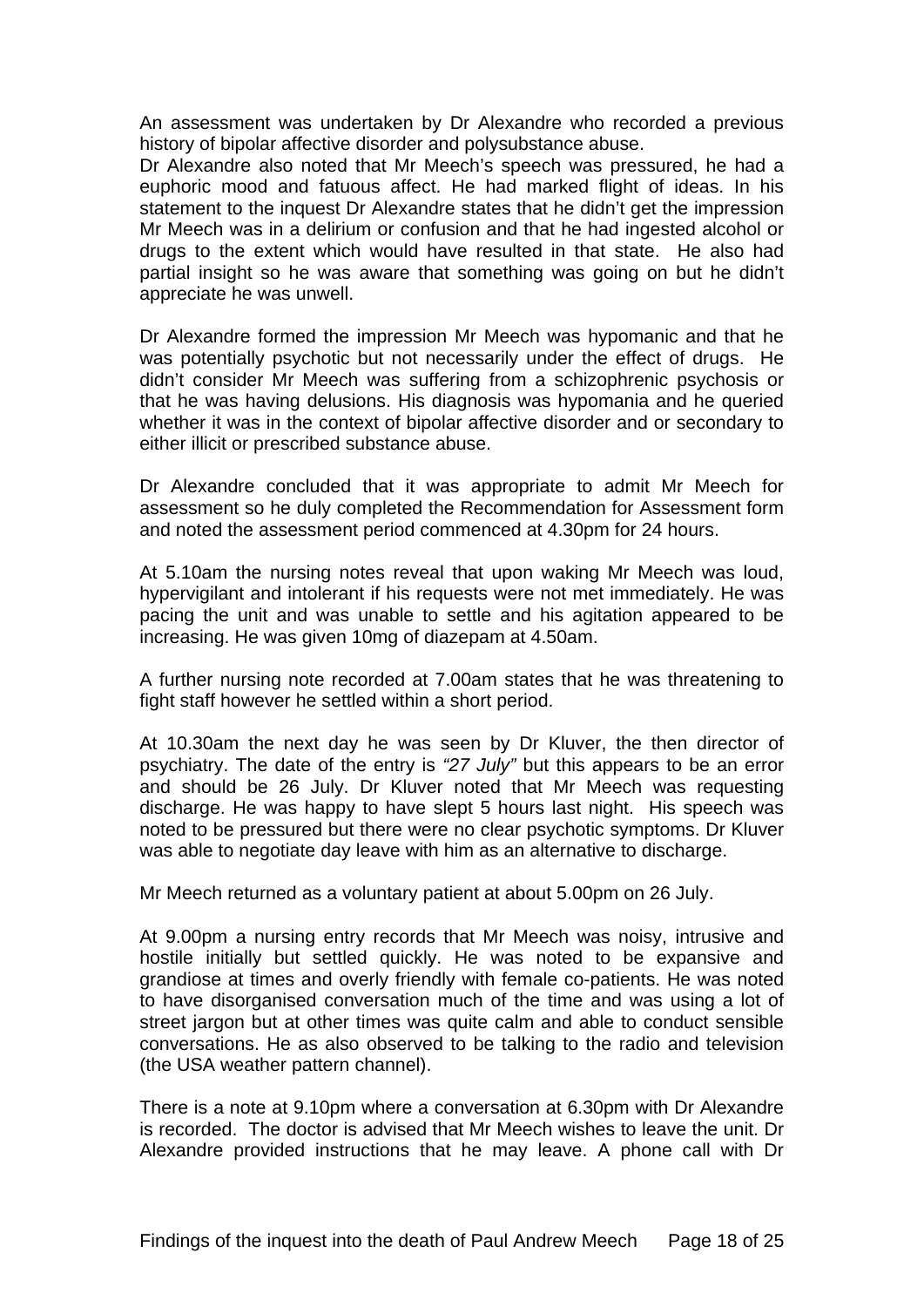<span id="page-19-0"></span>Kluver then occurs at 9.00pm. Dr Kluver instructs that Mr Meech may be readmitted should he represent.

As there was no decision made on 27 July 2003 to either continue Mr Meech's assessment or place him under an involuntary treatment order, Dr Alexandre completed the Patient Ceased to be an Involuntary Patient form at midday on 28 July 2003.

At 10.45pm Mr Meech again presents to the A&E department requesting an xray of his collar bone. He also advises that he has just been released from the police station and is cold and hungry and has no-where to go. The A&E chart notes his other diseases/disabilities as "manic, scitz, bipolar, chemical imbalance".

At 11.00pm the nurse notes that he became verbally abusive, demanding admission to the MHU. When told he had to wait, he threatened to break down the door and break into the MHU. Police and security were notified.

### **Assessment and admission 29 - 31 July 2003**

Mr Meech's next contact with the hospital is at 9.30am on 29 July when he is brought to the A&E department by police. He has been in custody overnight and the police advise he is a risk to himself and being a disturbance to the community. Mr Meech states that he wants to eat and he wants admission to the mental health unit.

The police have in their possession an Emergency Examination Order form dated 29 July 2003 and signed by the applicant Senior Constable Shane Coles from the Maryborough police station. The order notes that he had been taken into custody and released on three occasions during the night/ morning of 28/29 July 2003. His mood was noted to vary between calm to very agitated. His speech was rambling and sometime incoherent. He made threats of violence towards police and believed he has superhuman strength. *"I can snap handcuffs, can disarm and kill a police in less than 30 seconds".*

The order notes that while he was in the watch house he removed all of his clothes and scrubbed the walls and floor of the cell with them. Within seconds of being released from custody he was walking in front of traffic. He was due to due to appear in court and when transported there became angry, tense, and threatened violence. He also talked of dungeons under buildings that he had been held in.

He is then assessed at 9.45am by Dr Lip. Mr Meech wanted to know what nationality Dr Lip was and whether he was a dragon. He was also noted to be rambling on and hyper-excited. Dr Lip considered that he should be assessed so he completed a Request for Assessment form wherein he notes: *"Brought in by police – risk to himself and community. Hyper-excitable and rambling in speech. Aggressive."*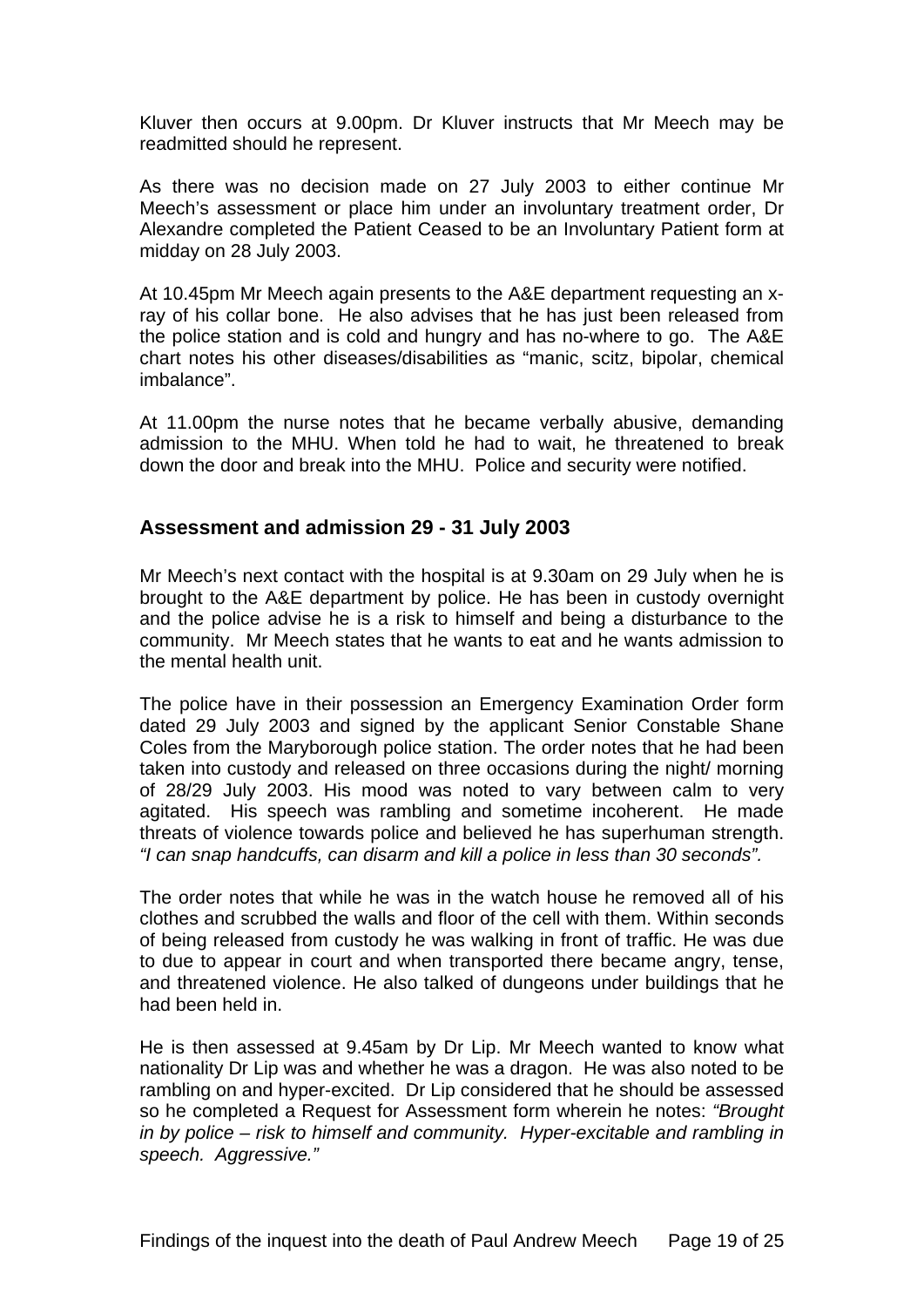It appears that Mr Meech is then assessed by Vicki Kilbourn, an authorised mental health practitioner and she completes a Recommendation for Assessment form. The form indicates that he is mood elevated, very irritable, pressured speech and hasn't slept. He has been wandering from place to place. He stated that when he turned the television on at Cooladi he saw a sentence on it referring to him irrespective of the channel.

The form states that he is at risk of self harm inadvertently engaging in risk taking behaviour and has poor insight.

Mr Meech is again referred to Dr Alexandre at the mental health unit.

Mr Meech was still mood elevated but rather than a happy mood he was irritable, agitated and dysphoric. His thought form was abnormal but it wasn't as clear cut as it had been previously. His conversation was still moving from topic to topic but he was unsure if it was flight of ideas or something else. He also noted he had labile affect.

Dr Alexandre noted he seemed cognitively intact so his level of consciousness was not obviously impaired. His diagnosis was basically the same as it was on 25 July 2003 and that was that he was mood elevated, possibly as part of bipolar affective disorder and he queried whether it was secondary to substance abuse.

Dr Alexandre considered Mr Meech required a longer period of admission to determine his usual level of functioning and the aetiology of the disorder. He thought the only way to achieve this was to admit him under an Involuntary Treatment Order (ITO). He then duly signed the order at 11.15am.

Dr Alexandre notes on the form that Mr Meech had previously been diagnosed with bipolar affective disorder and that he was currently elevated and irritable in mood, suggesting hypomania. He considered the illness required immediate treatment which was available at the mental health unit. He notes that untreated it was likely he would suffer further deterioration.

He noted that Mr Meech had recently been seen walking in traffic in a disorganised fashion so he appeared to be a danger to himself. Due to his mood elevation there was no less restrictive way of ensuring treatment and he lacked the capacity to consent to treatment.

Dr Alexandre ordered 30 minutely observations, Olanzapine at night and regular Clonazepam.

Mr Meech was then admitted to the ward and was to be managed in the open ward or in the High Dependency Unit (HDU) as required. The nursing notes indicate that he was abusive, swearing, pacing ++ and hostile however he was compliant with admission process.

At 12.00pm he was noted to be still pacing but not as abusive.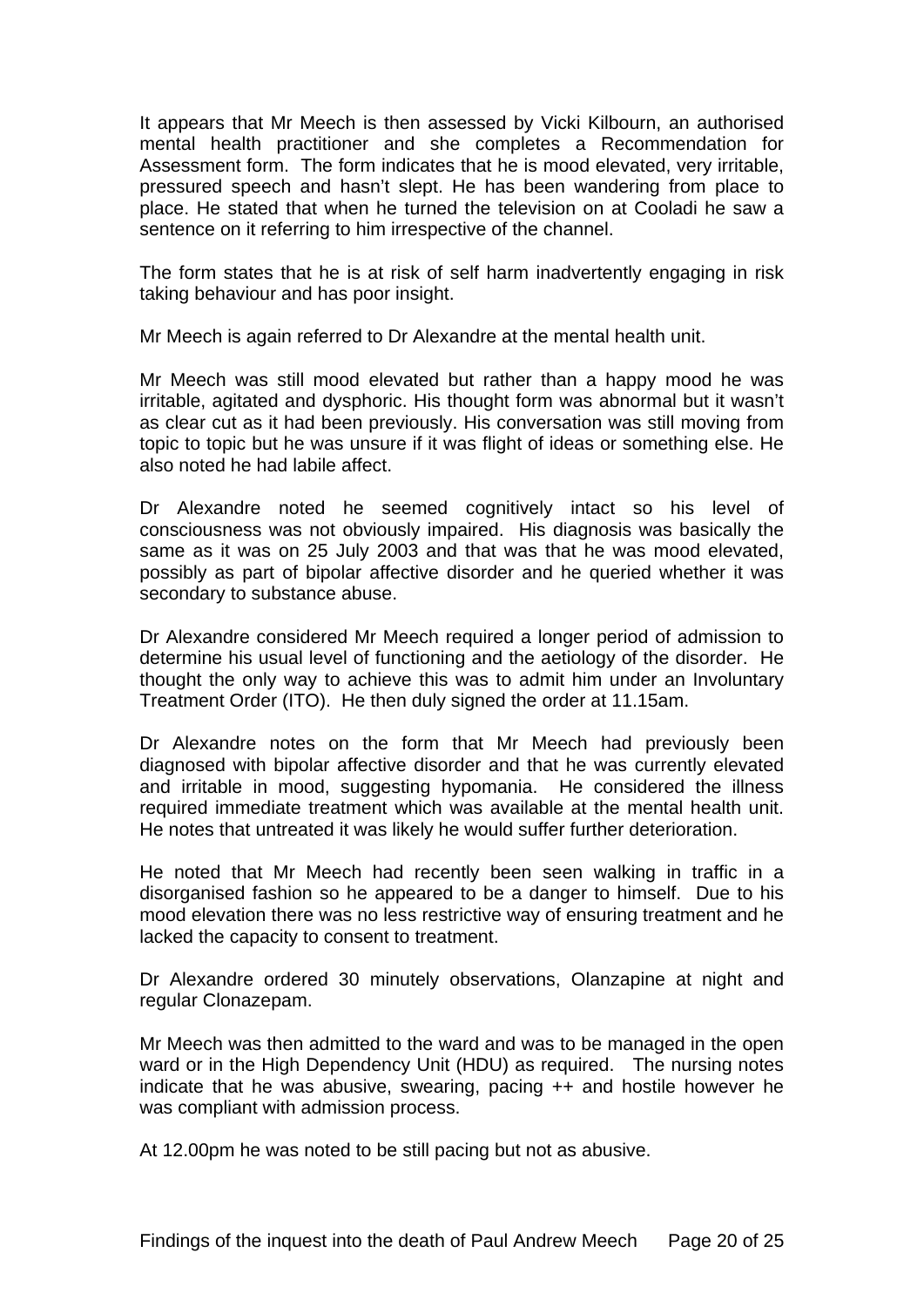At 2.20pm he was noted to be demanding ++ wanting phone calls and cigarettes. He was abusive to staff and others. When he continued to demand cigarettes and was advised that there were none of the ward, he proceeded to leave the ward, jump the fence and abscond.

An entry is then made by Dr Karin Fuls noting that Mr Meech had absconded over the fence and a requirement and authority to return had been completed. The requirement form is signed by Dr Fuls at 2.30pm. The form notes that it is necessary to complete his treatment as he is mentally ill and will deteriorate if not treated.

A nursing entry then appears in the records at 3.10pm which notes that Mr Meech had returned to the ward at 3.00pm. He was escorted to the HDU in accordance with Dr Fuls orders. He was given 2mg of Clonazepam at 3.20pm.

At 7.00am on 30 July Mr Meech is noted to be walking about the unit in a hostile and threatening manner. He is reported to be slamming doors and wearing only a towel around his waist which he then removes and is naked apart from a top. He is recorded to be very angry and verbally threatening. He is then administered 1mg of Clonazepam at 7.30am with no effect.

He continues to stalk the unit so he is placed in the HDU with the assistance of the hospital orderlies. He is then administered 10mg of Midazolam at 8.30am.

Mr Meech continues to be abusive and threatening so is placed in seclusion at 8.35am by order of the senior nurse. Dr Fuls is informed of the situation at 8.40am. The seclusion order indicates Mr Meech is aggressive and he is kicking and throwing furniture and threatening staff.

At 8.45am he is noted to be tearing a bed sheet into strips and wrapping it about his head ninja style. He is placed on constant observations at 8.50am. At 9.00am he is noted to be urinating on the floor. At 9.20am he is observed to be asleep on the bed.

At 10.15am Dr Fuls orders further seclusion due to his physical aggression and being uncooperative. The seclusion order states he is *"acutely psychotic with physically aggressive behaviour"*. The order is to end at 10.15pm.

Dr Fuls makes a further seclusion order at 5.00pm on 30 July to expire at 5.00am on 31 July. The reasons noted in that order are that he is physically aggressive at present and uncooperative. He requires seclusion to protect himself and others from physical harm. Dr Fuls notes there is no less restrictive way of ensuring his safety.

The nursing note which follows indicates he wakes at 12.45pm. He is recorded as banging on the door and beating at the window. He is noted to remain unsettled and still possibly aggressive and uncooperative. Dr Fuls is informed. Fifteen minutely observations are maintained.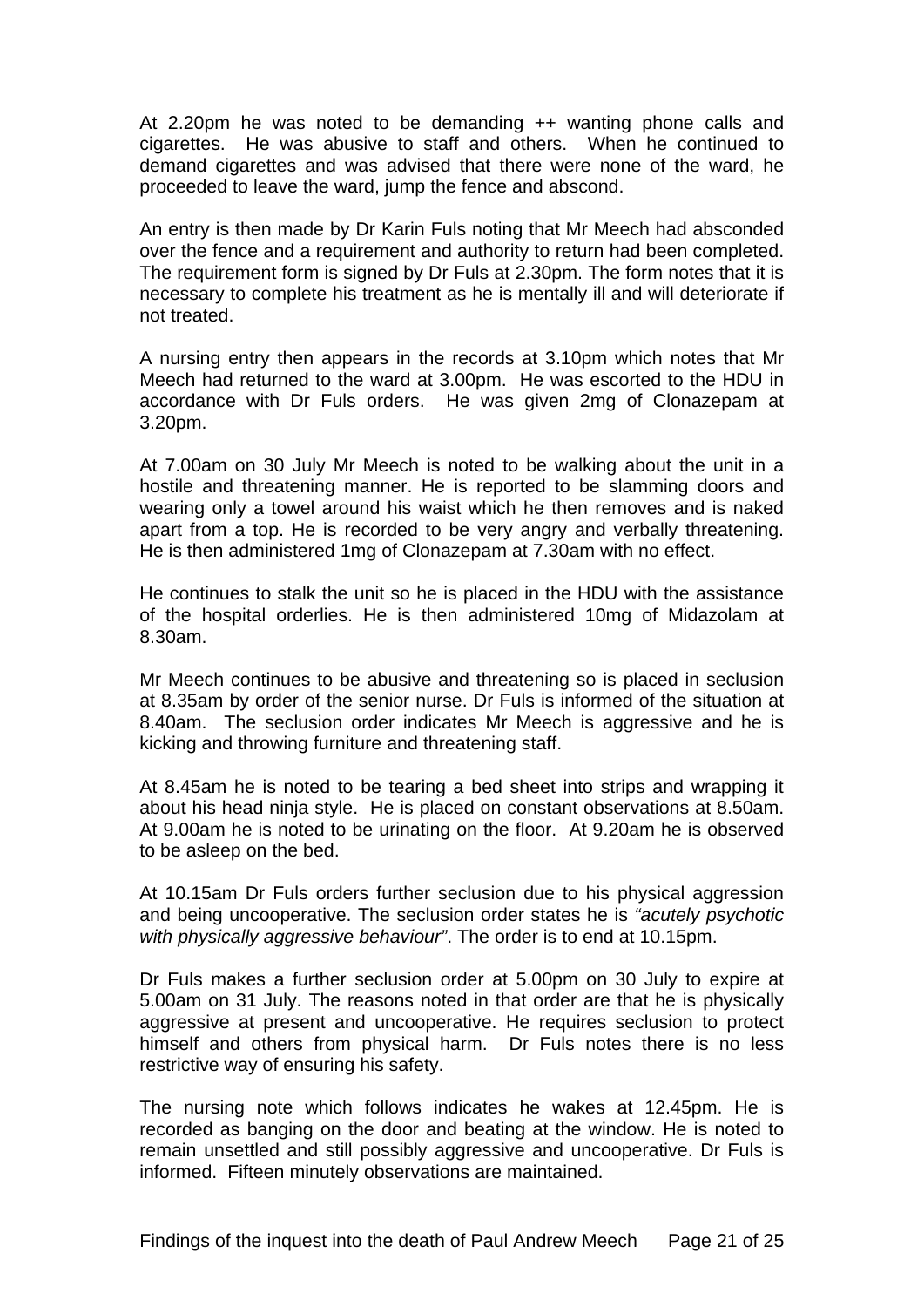Dr Fuls then notes in the record that Mr Meech does not appear to have perceptual disturbances, a formal thought disorder or abnormal thought content. He is irritable and aggressive with a loud voice. She notes he has some provocative behaviour and does not respect personal boundaries. She queries if his presentation is a substance induced condition. She orders the continuation of benzo sedation and seclusion as required.

A further entry by Dr Fuls notes when Mr Meech is taken out of seclusion for a smoke he refuses to return and is aggressive. She orders Olanzapine 10mg stat dose and Olazapine 5mg tablets as required. He is to be managed in seclusion as required.

A nursing note at 9.30pm records that Mr Meech was released from seclusion at 4.00pm for a coffee and cigarette and then could not be persuaded to return without a *"show of numbers"*. At 5.00pm he is given dinner and at 9.00pm he is allowed out of seclusion. He is returned at 9.30pm but again needed a show of numbers and *"lots of encouragement".* He continued to bang on the door and windows. He also stripped off his clothes and masturbated. At 10.00pm he is noted to be a little more settled but still masturbating.

At 3.45 am on 31 July 2003 Mr Meech was released and returned to seclusion but again commenced banging on the doors. It was negotiated that he could have 2 cigarettes and he was to have his Olanzapine. At 4.35pm he was escorted out of seclusion by two orderlies and given 5mg of Olanzapine and 2 cigarettes. A phone request was made to Dr Ting requesting authorisation for further seclusion commencing 4.45am. He was then escorted back to seclusion where he is recorded to have promptly settled.

There are then two further nursing entries where he is reported to have been threatening to staff whilst out having a cigarette and observed to have been banging his head against the window.

These entries are followed by notes made by Dr Fuls. She records that he is currently aggressive and uncooperative. However according to Dr Fuls there is no formal thought disorder, no delusions and no perceptual disturbances. She queries whether his admission presentation is due to substance abuse. Dr Fuls then revokes the Involuntary Treatment order and notes the chart that Paul to be discharged. He is only to be readmitted if there are objective signs of psychosis. Dr Fuls signs the declaration to revoke the ITO on the basis that she is not satisfied the treatment criteria did not apply. The time recorded on the form is 8.45am.

A nursing note is then recorded stating Mr Meech had been in seclusion since 8.30am. He was returned to seclusion at 8.45am. He is observed on the monitor to remove all bed clothing and tear the sheets and place them around his neck. He is also noted to be standing at the window masturbating.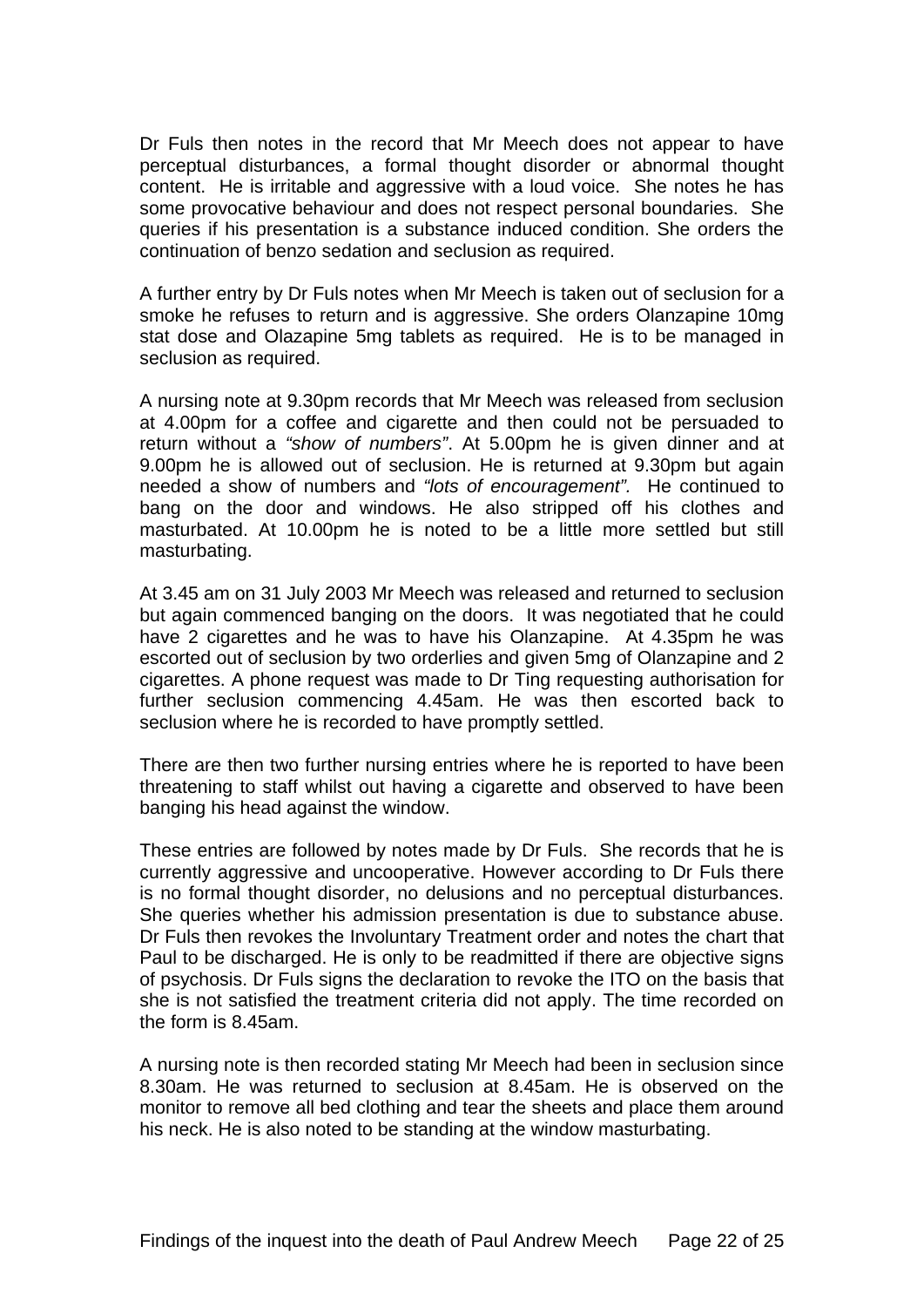<span id="page-23-0"></span>The final entry in the records for Maryborough indicates he is given his clothing and escorted from the unit with the assistance of police at 12.45pm.

Ten minutes later there is a phone call to report that Mr Meech is in A&E and demanding his clinical file.

### **Critique of clinical decisions**

The question this history raises is whether Mr Meech should have been discharged from hospital on 27 and 31 July 2003.

Dr K Dr Kluver provided a statement to the inquest and gave evidence indicating that he first saw Mr Meech on 27 July. In evidence it was established that this date was incorrectly recorded and it should have been 26 July. Mr Meech had been requesting discharge because his primary goal of obtaining a good night's sleep had been achieved. Dr Kluver considered that it would be very difficult to justify involuntary detention of Mr Meech because he didn't meet the treatment criteria in the Mental Health Act.

Dr Kluver stated that in view of his numerous presentations to the emergency department and the limited period of time he had been in hospital, he negotiated with him to have day leave as an alternative to discharge. Dr Kluver stated that he recalled the interview and clearly remembers the objective was to prolong Mr Meech's voluntary admission because at that point he did not meet the criteria for involuntary detention. Dr Kluver considered that he had no grounds upon which to extend the assessment period or to institute an involuntary treatment order under the provisions of the *Mental Health Act 2000.* 

Dr Fuls also provided a statement and gave evidence at the inquest. Dr Fuls concluded that on the information available to her Mr Meech suffered from alcohol dependence with the abuse of multiple other substances, such as cannabis and prescription medication. She made repeated references to his aggressive, violent and abusive behaviour resulting in the necessity for Mr Meech to be managed in seclusion. She considered Mr Meech exhibited the characteristics of someone with an antisocial personality disorder. In Dr Fuls opinion there was inadequate evidence on the last admission to support the presence of a psychotic disorder such as schizophrenia or a mood disorder such as BPAD.

In evidence Dr Fuls stated that Mr Meech was displaying 'problematic behaviour' on the ward which placed others at risk. She considered that Mr Meech's ability to negotiate or manipulate to meet his needs, such as cigarette's etc, indicated voluntary behaviour which is inconsistent with a presentation of mania. Dr Fuls gave evidence that clinicians need to work with the boundaries and confines of the Mental Health Act and because the Act doesn't refer to behaviours his presentation did not meet the treatment criteria. Accordingly, if a patient is aggressive and not mentally ill, then the appropriate people to deal with this is the police.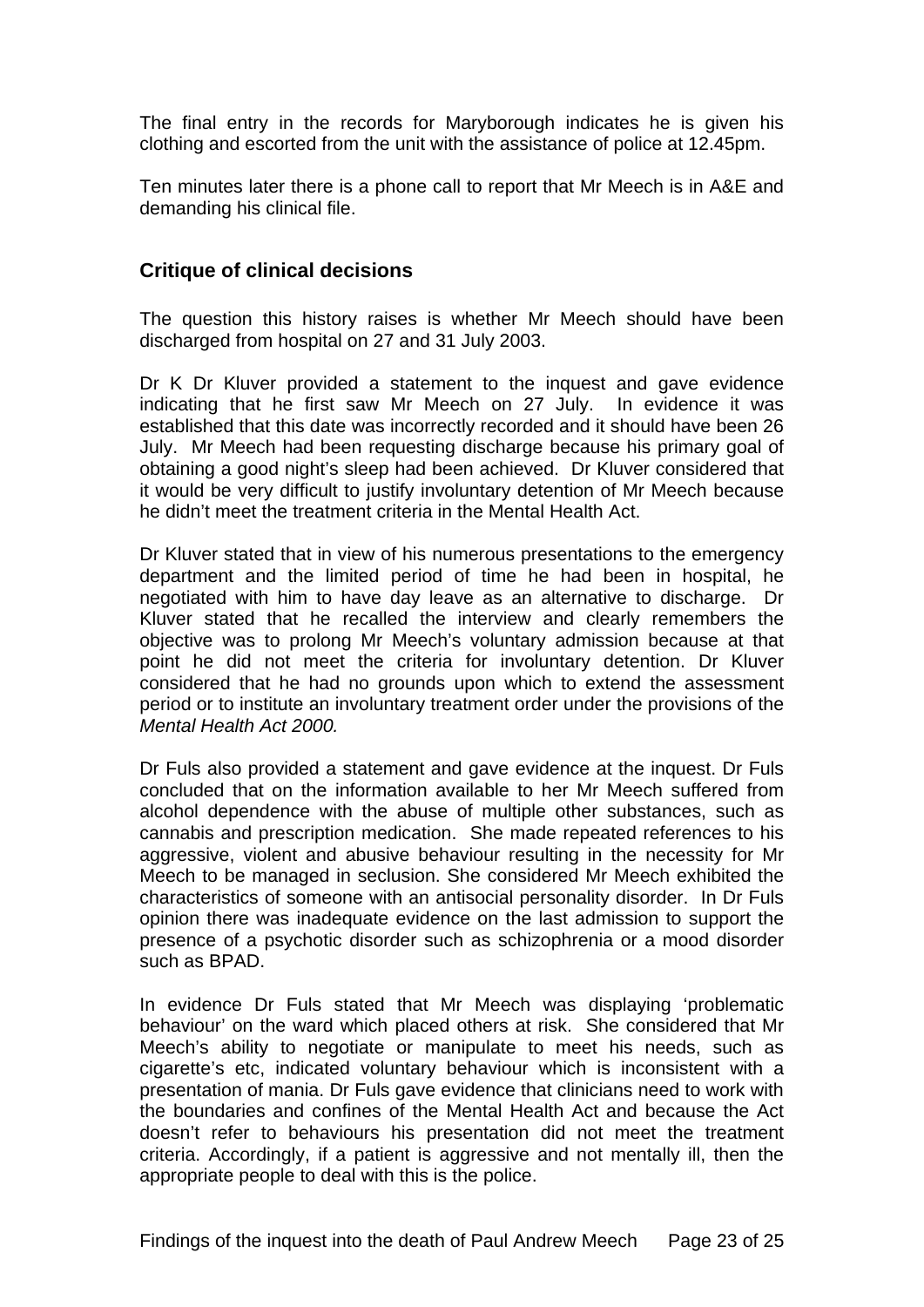Both Dr Kluver and Dr Fuls gave evidence that at the time they interviewed Mr Meech he was not displaying forms of thought disorder to warrant further detention under the provisions of the Mental Health Act. Although the medical records received under summons by this office contained a good mental health history, neither of the doctors appeared to have read it.

To assist consideration of this issue, my office obtained a report from Adjunct Professor Joan Lawrence who was requested to provide an evaluation of the management of Mr Meech's condition by the MMHU. I was greatly assisted by Dr Lawrence's report and the evidence that she gave.

In Dr Lawrence's opinion there is no doubt Mr Meech suffered from a severe condition of Bipolar Affective Disorder which would be regarded under current DSM-IV terminology as Type 1, with primarily manic episodes. Dr Lawrence considered that there was extensive documentation within his medical records to evidence this condition.

Dr Lawrence reports that there were regular indications Mr Meech was frequently non-compliant with his maintenance medication and he acknowledged and admitted regularly abusing alcohol and marijuana which clearly aggravated or exacerbated his mental illness. Dr Lawrence reports that when the illness itself begins to develop, patients often tend to commence use and abuse of substances in an effort to ameliorate the symptoms and distress that the illness episode causes.

Dr Lawrence concedes that whilst making allowance for the inherent difficulties in managing a patient such as Mr Meech, even when a diagnosis was made of a manic episode in a BPAD, the substance abuse that was comorbid was given unnecessary weighting in the management decisions. She explains that Mr Meech was consistently treated as an intoxicated person with obnoxious behaviour, as opposed to a mentally ill person who was comorbidly substance abusing.

She opines that Mr Meech's patterns of behaviour in the 3-4 weeks prior to his death are all consistent with manic behaviour plus intoxication but repeated efforts by Mr Meech himself, his general practitioner and his family to have him admitted and obtain necessary, lengthy treatment for his condition in a secure and safe environment failed.

Dr Lawrence notes that even when he was given admission to the MMHU under an order, he was permitted day leave the following day which she considered counterproductive to efforts to detoxify him in order to establish any underlying diagnosis of psychosis. When he was displaying behaviour which put him at risk to others and in the community, and warranted involuntary detention, he was again discharged prematurely while those behaviours were clearly still manifest and the risks to both himself and the community continued.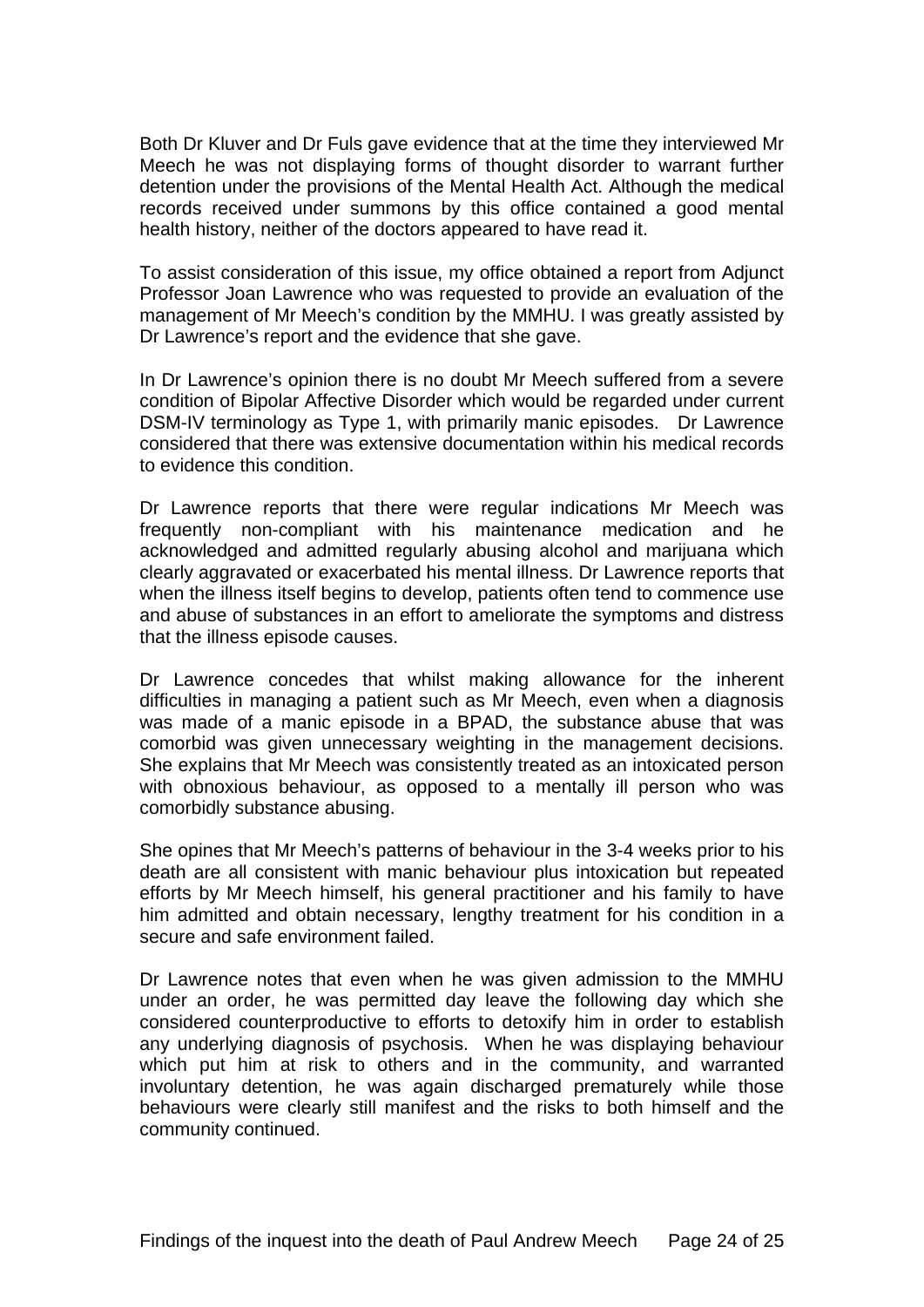<span id="page-25-0"></span>After Mr Meech was admitted appropriately under an ITO on 29 July for a properly diagnosed manic condition his treatment in Dr Lawrence's opinion was inadequate, insufficient and incomplete.

In Dr Lawrence's opinion the evidence clearly demonstrates that Mr Meech was shuffled between police and the hospital in an attempt to get control of his behaviour. She concludes that regrettably in this instance the victim became Paul Meech himself.

Dr Lawrence disagrees with the clinical determinations of both Dr Kluver and Dr Fuls and rejects their suggestion that an assessing psychiatrist can only have regard to the symptoms observable at the time the assessment is made. She advocates for a more longitudinal assessment informed by history provided by those with knowledge of the patient

While I of course I must give due weight to the opinions of the two experienced clinicians involved in the treatment of Mr Meech, I consider his prior diagnoses, his conduct, before and after his discharge – indeed his conduct right up to his death makes it much more likely that Dr. Lawrence's opinion is correct.

#### **MMHU response to the death**

After the death of Mr Meech, the MMHU conducted a critical incident review that generated a number of recommendations. However, that process did not involve any assessment of the soundness of the clinical decisions that resulted in Mr Meech being discharged and to that extent it was inadequate. I am aware however that since this death, Queensland Health has introduced a new incident management policy that causes sentinel events to be reported and requires a comprehensive root cause analysis to be undertaken. I am confident that the new policy, if properly implemented will address this deficiency.

#### **Conclusions and recommendations**

In the weeks before his death, Mr Meech made numerous, sometimes desperate attempts to get help for the mental illness that was dominating his life. He went so far as to attempt to break into the Maryborough Mental Health Unit and on the occasion of his final discharge he was so reluctant to leave police were called to evict him. I readily accept that those who made the decisions that denied him the treatment the evidence clearly shows he urgently needed believed they were constrained by the provisions of the *Mental Health Act 2000* from acting in any other way.

Drs Kluver and Fuls say that they consider they can only have regard to the symptoms displayed at the time they are making the assessment the Act requires and that previous assessments and aberrant behaviour before and after can not be taken into account. Dr Lawrence disagrees and says that a more longitudinal assessment, informed by the knowledge that a patient does not recover overnight from mania brought on by affective bipolar disorder,